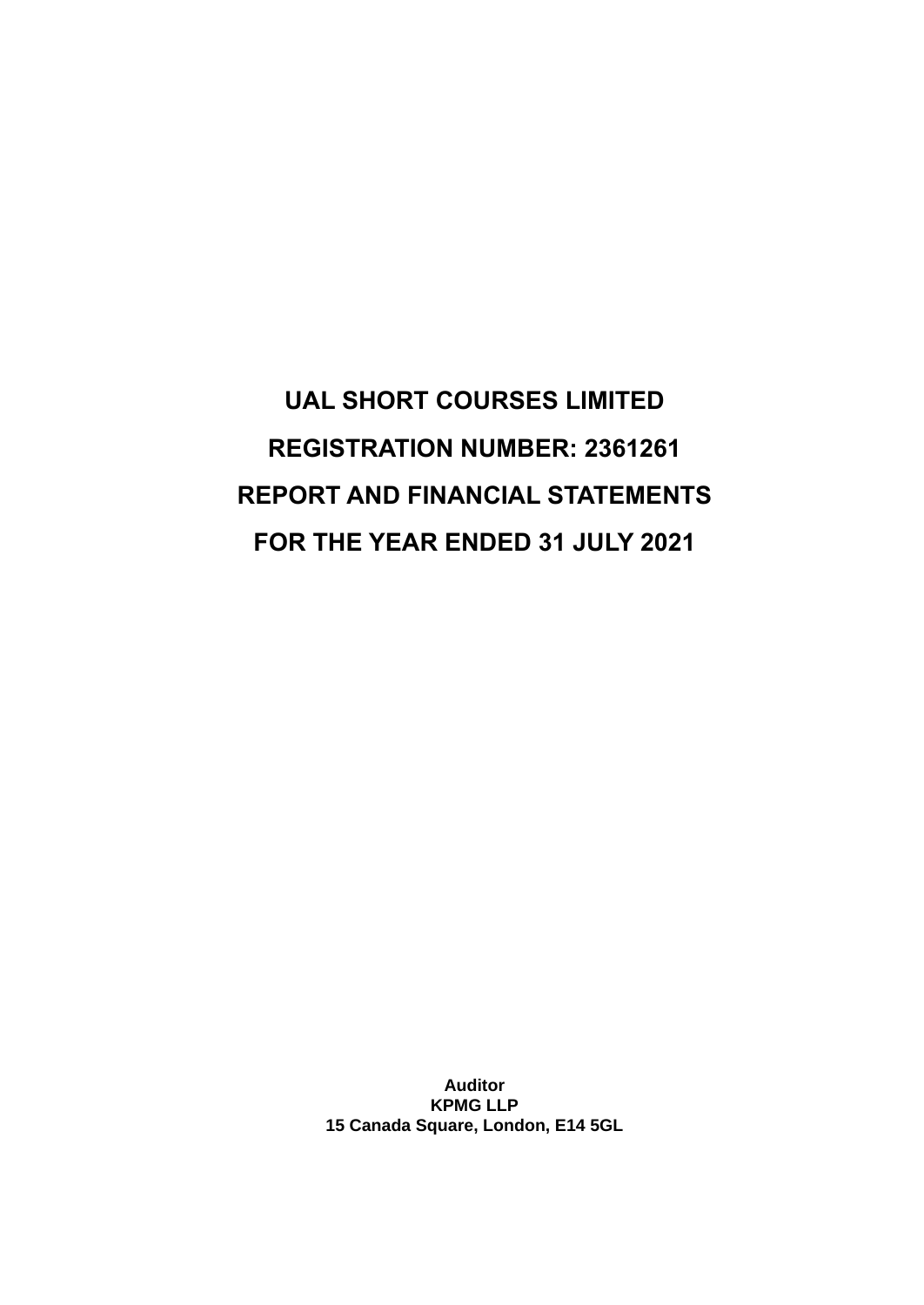### **UAL SHORT COURSES LIMITED (COMPANY REGISTRATION NUMBER: 2361261)**

## **FINANCIAL STATEMENTS FOR THE YEAR ENDED 31 JULY 2021**

# **CONTENTS PAGE**

| INDEPENDENT AUDITOR'S REPORT TO THE MEMBERS OF UAL SHORT COURSES LIMITED 6 |  |
|----------------------------------------------------------------------------|--|
|                                                                            |  |
|                                                                            |  |
|                                                                            |  |
|                                                                            |  |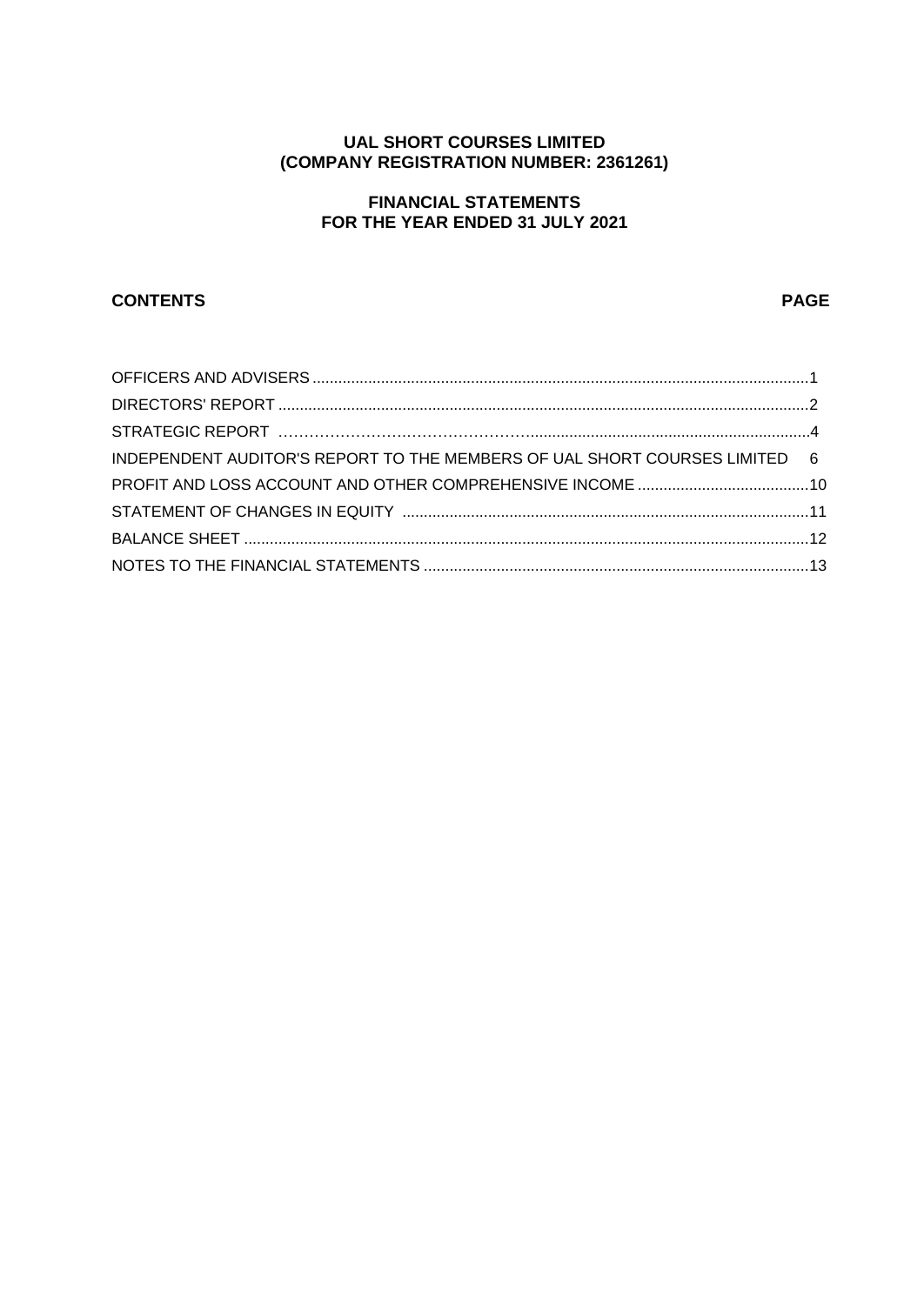# **OFFICERS AND ADVISERS**

| Chairman:                 | Sir Nigel Carrington (resigned on 31 March 2021)<br>James Purnell (appointed on 1 April 2021)                                                                                                                                                                                                                                                                                               |
|---------------------------|---------------------------------------------------------------------------------------------------------------------------------------------------------------------------------------------------------------------------------------------------------------------------------------------------------------------------------------------------------------------------------------------|
| <b>Company Secretary:</b> | Zioge Smith (resigned on 18 November 2021)<br>Jessica Vine (appointed on 18 November 2021)                                                                                                                                                                                                                                                                                                  |
| Directors:                | <b>Natalie Brett</b><br><b>Heather Francis</b><br>Danielle Salvadori (resigned on 13 August 2021)<br>Mairead Kelly (appointed on 18 August 2021 and resigned on 18 November 2021)<br>David Mba (appointed on 18 November 2021)<br>Veronica Brown (appointed on 11 March 2021 and resigned on 5 July 2021)<br>Simon Ofield-Kerr (appointed on 15 October 2020 and resigned on 11 March 2021) |
| <b>Registered Office:</b> | 272 High Holborn<br>London<br>WC1V7EY                                                                                                                                                                                                                                                                                                                                                       |
| <b>External Auditor:</b>  | <b>KPMG LLP</b><br><b>Chartered Accountants</b><br>15 Canada Square<br>London<br>E14 5GL                                                                                                                                                                                                                                                                                                    |
| <b>Internal Auditor:</b>  | PricewaterhouseCoopers LLP<br>1 Embankment Place<br>London<br>WC2N 6RH                                                                                                                                                                                                                                                                                                                      |
| <b>Banker:</b>            | Lloyds Bank<br>39 Threadneedle Street<br>London<br>EC2R 8AU                                                                                                                                                                                                                                                                                                                                 |
| Solicitor:                | CMS Cameron McKenna Nabarro Olswang LLP<br>Cannon Place<br>78 Cannon Street<br>London EC4N 6AF                                                                                                                                                                                                                                                                                              |
| Insurer:                  | UM Association Limited and Hasilwood Management Services Limited<br>5 St. Helen's Place<br>London EC3A 6AB                                                                                                                                                                                                                                                                                  |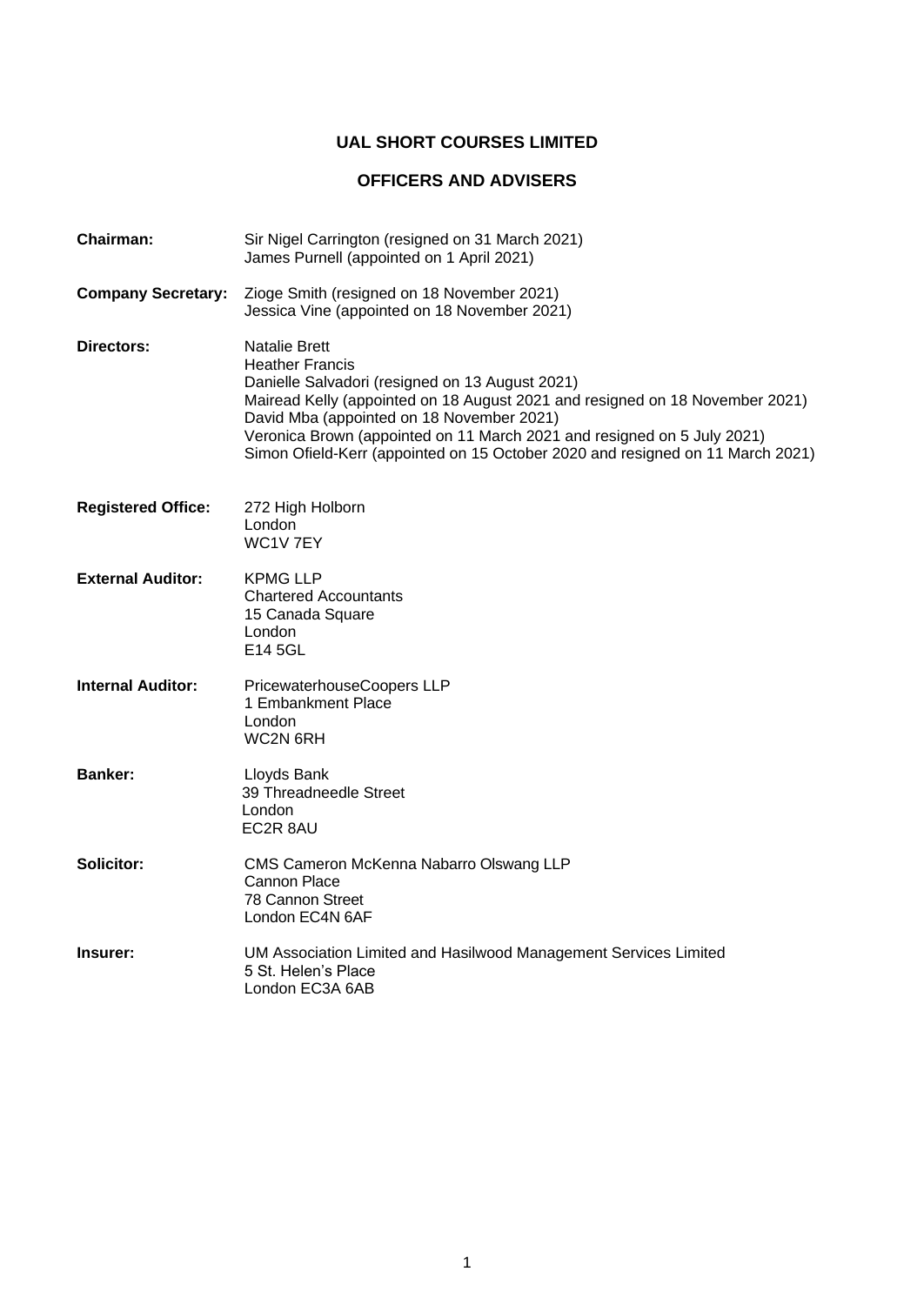### **DIRECTORS' REPORT**

The directors present their annual report and the audited financial statements for the year ended 31 July 2021.

#### **Principal Activity**

The principal activity of the company is to act as a trading subsidiary of University of the Arts London specialising in short courses and related educational services. The company has similar operating structure to the University of the Arts London which is made up of the following constituent colleges:

Camberwell College of Arts Chelsea College of Arts Wimbledon College of Arts Central Saint Martins London College of Fashion London College of Communication

#### **Dividends**

The directors do not recommend payment of a dividend (2020: nil).

#### **STATEMENT OF DIRECTORS' RESPONSIBILITIES IN RESPECT OF THE STRATEGIC REPORT AND THE DIRECTORS' REPORT AND THE FINANCIAL STATEMENTS**

The directors are responsible for preparing the Strategic Report and the Directors' Report and the financial statements in accordance with applicable law and regulations.

Company law requires the directors to prepare financial statements for each financial year. Under that law they have elected to prepare the financial statements in accordance with applicable law and Section 1A of FRS 102 *The Financial Reporting Standard applicable in the UK and Republic of Ireland* (UK Generally Accepted Accounting Practice applicable to Smaller Entities).

Under company law the directors must not approve the financial statements unless they are satisfied that they give a true and fair view of the state of affairs of the company and of the profit or loss of the company for that period. In preparing these financial statements, the directors are required to:

- select suitable accounting policies and then apply them consistently;
- make judgements and estimates that are reasonable and prudent; and
- assess the company's ability to continue as a going concern, disclosing, as applicable, matters related to going concern; and
- use the going concern basis of accounting unless they either intend to liquidate the company or to cease operations, or have no realistic alternative but to do so.

The directors are responsible for keeping adequate accounting records that are sufficient to show and explain the company's transactions and disclose with reasonable accuracy at any time the financial position of the company and enable them to ensure that the financial statements comply with the Companies Act 2006. They are responsible for such internal control as they determine is necessary to enable the preparation of financial statements that are free from material misstatement, whether due to fraud or error, and have general responsibility for taking such steps as are reasonably open to them to safeguard the assets of the company and to prevent and detect fraud and other irregularities.

The directors are responsible for the maintenance and integrity of the corporate and financial information included on the company's website. Legislation in the UK governing the preparation and dissemination of financial statements may differ from legislation in other jurisdictions.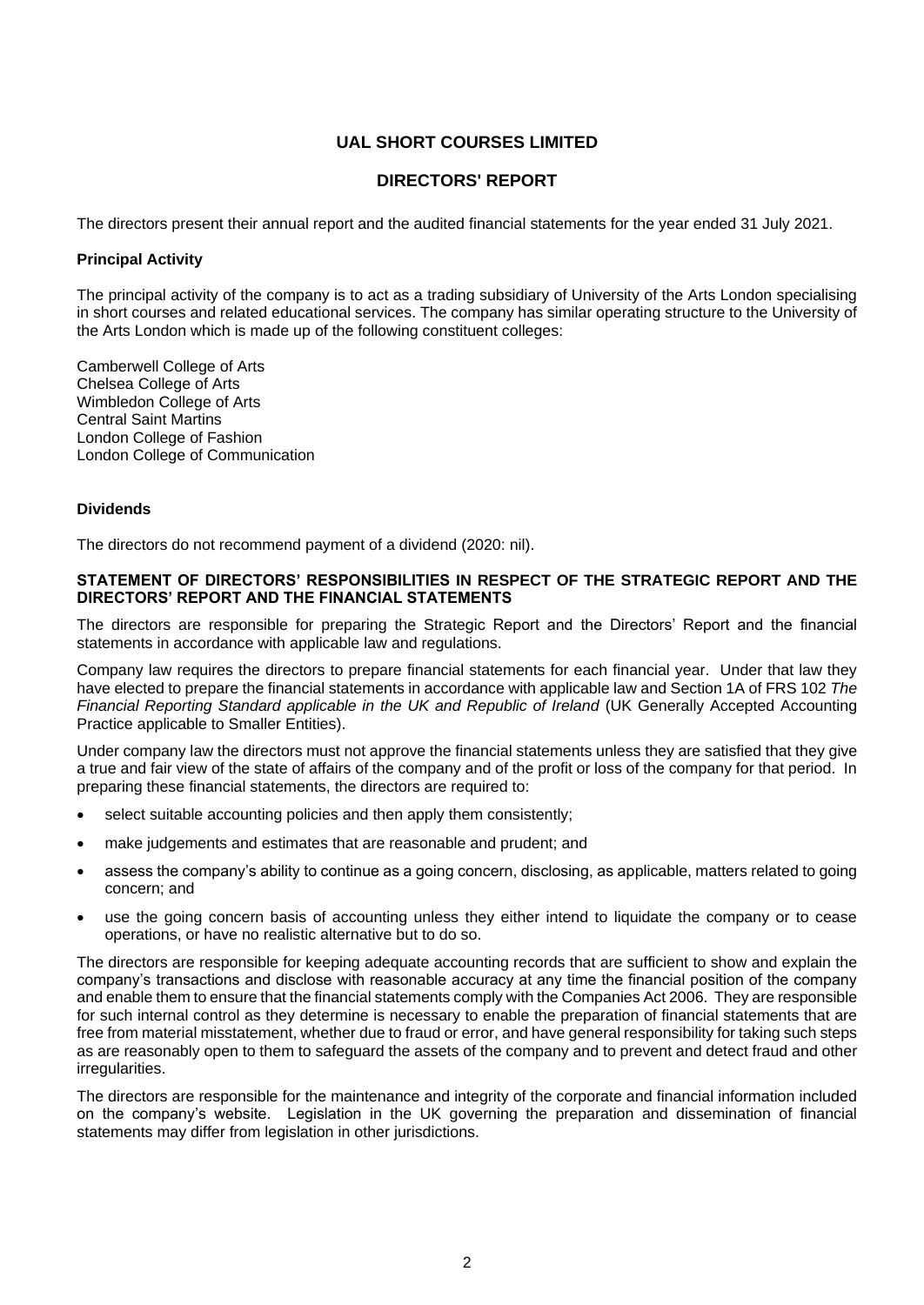### **DIRECTORS' REPORT (CONTINUED)**

#### **Disclosure of Information to Auditor**

The directors in office at the date of approval of this directors' report confirm that, so far as they are each aware, there is no relevant audit information of which the Company's auditors are unaware; and each director has taken all the steps that they ought to have taken as directors to make themselves aware of any relevant audit information and to establish that the Company's auditors are aware of that information.

### **External Auditors**

Pursuant to Section 487 of the Companies Act 2006, the auditors will be deemed to be reappointed and KPMG LLP will therefore continue in office.

#### **Small Company Provisions**

The Directors have taken advantage of the small companies' exemption in preparing the directors' report.

By order of the Board

Jessica Vine 272 High Holborn Company Secretary **London** 

18 November 2021

WC1V 7EY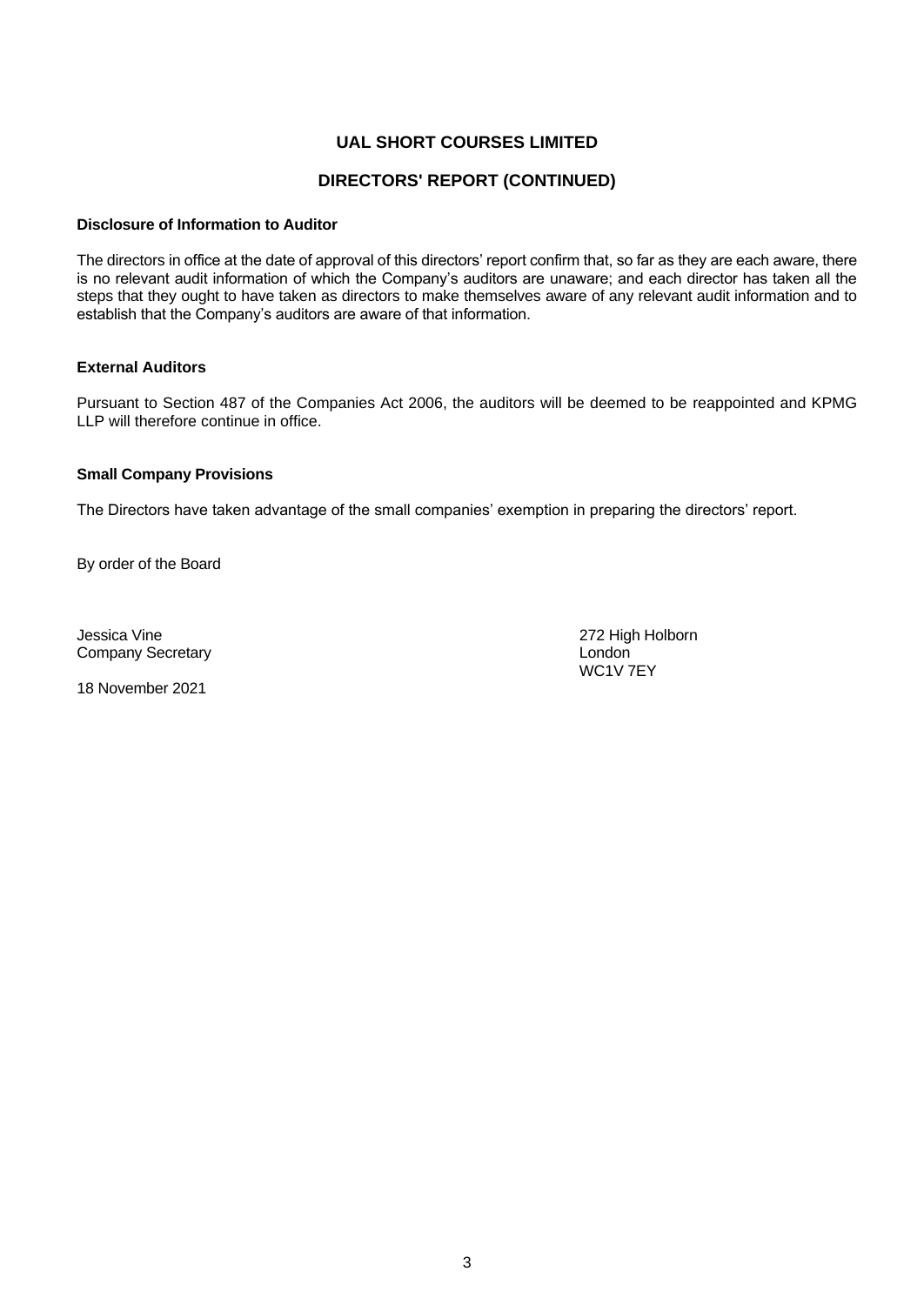### **STRATEGIC REPORT**

#### **Business Review**

The results of the company are set out below:

|                                   | 2021      |               | 2020            |               |
|-----------------------------------|-----------|---------------|-----------------|---------------|
|                                   | Turnover  | <b>Profit</b> | <b>Turnover</b> | <b>Profit</b> |
|                                   | £         | £             | £               | £             |
| Camberwell, Chelsea and Wimbledon | 1,181,440 | 739.938       | 1,182,164       | 10,769        |
| <b>Central Saint Martins</b>      | 2,364,094 | 1,252,048     | 3,464,281       | (124, 301)    |
| London College of Fashion         | 1,001,577 | 666,063       | 1,766,725       | (166, 751)    |
| London College of Communication   | 713,339   | 475,277       | 960,310         | (25, 710)     |
| <b>Future Creatives</b>           | 36,612    | 14.384        | 11.312          | (103, 621)    |
| <b>Creative Computing</b>         | 20.002    | 14.780        |                 |               |
| <b>Short Courses Centre</b>       | 154.780   | (3,789,094)   | 133,137         | (898, 072)    |
|                                   | 5,471,844 | (626, 604)    | 7,517,929       | (1,307,686)   |
|                                   |           |               |                 |               |

UAL Short Courses Limited reported an underlying profit for the year of £285,396 prior to accounting for year-end pension adjustments of £912,000 resulting in an overall deficit of £626,604. The company suffered a fall in income due to the Covid-19 pandemic as a significant number of its courses were cancelled for much of the financial year due to the closure of University buildings for the spring term, and on-going reduced demand for in person learning on short term courses as the pandemic continued. The company continued to successfully deliver courses online. The directors would like to acknowledge the efforts made by staff during this unusual year.

In prior years, UAL Short Courses activities were reported in the annual Business Review by the college based short course unit, which organised and delivered the courses at a local level. In Summer 2020 the business was reorganised to focus on activities and function rather than by College. This reduced management duplication and costs. As a result, staff and other indirect costs have been centralised. Additionally, in 2020 the company incurred one-off reorganisation costs which increased costs and the overall loss in that year. Direct course income and costs have been represented above by college-based unit for comparison purposes.

#### **Risks and Uncertainties**

UAL Short Courses Limited is a wholly owned subsidiary of University of the Arts London. It provides short courses using the University and College brands and as such many risks and uncertainties are linked to those facing the University. The Financial Statements of the University of the Arts London are publicly available on the University website.

The directors acknowledge their responsibilities as set out in the Statement of Responsibilities, including that they are responsible for the Company's system of internal control and for reviewing its effectiveness. Such a system is designed to manage rather than eliminate the risk of failure to achieve business objectives and can only provide reasonable and not absolute assurance against material misstatement or loss.

The University has a fully embedded risk management process and policy which identifies and manages the key risks associated to University group as a whole. Risks and associated migrating factors affecting the group are regularly monitored and reviewed.

#### **Future Developments**

The company will continue to deliver and develop its short course provision and act as a trading subsidiary of University of the Arts London for the foreseeable future.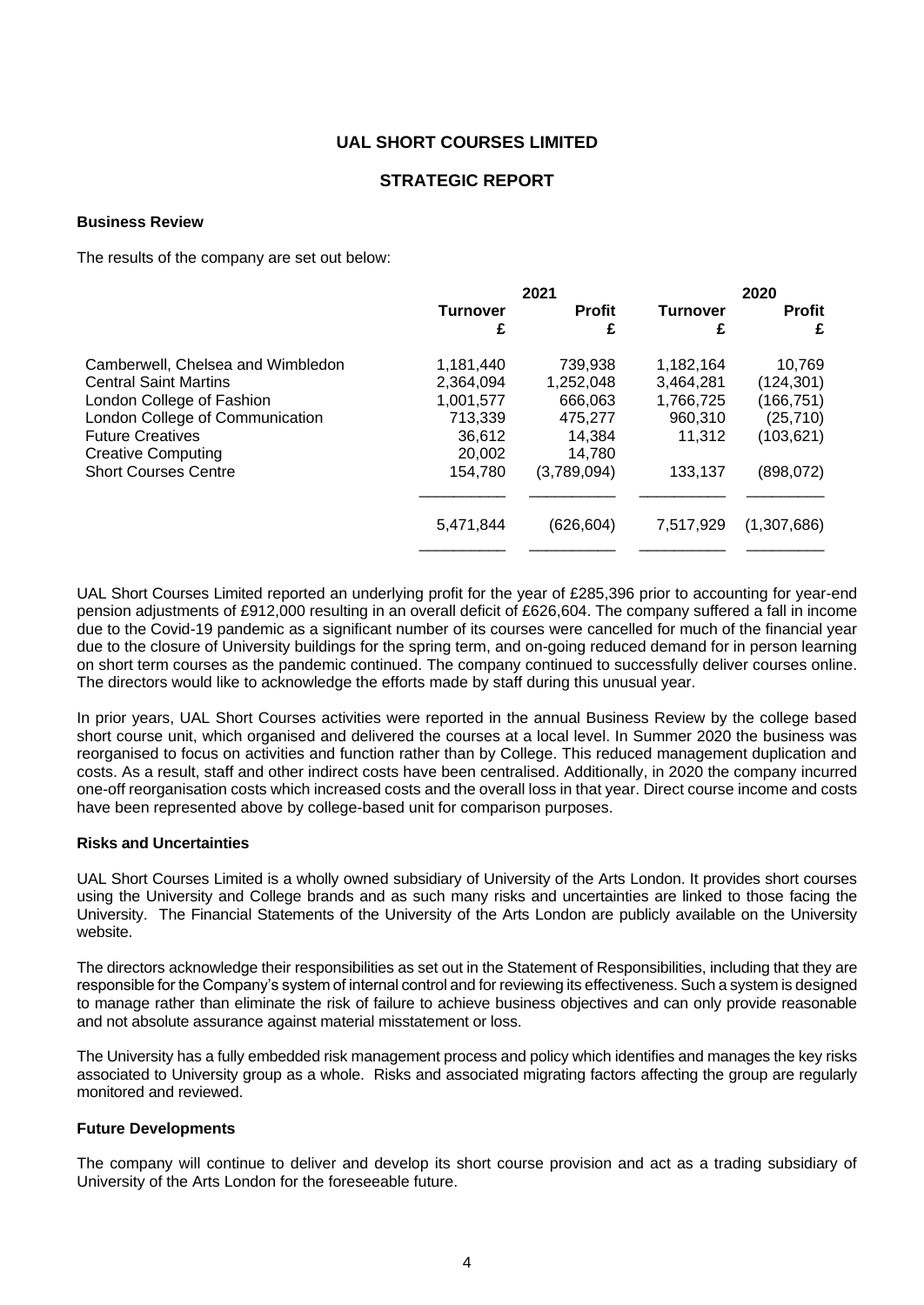# **STRATEGIC REPORT (CONTINUED)**

### **Small Company Provisions**

The Directors have taken advantage of the small companies' exemption in preparing the strategic report.

By order of the Board

Jessica Vine 272 High Holborn 2009 (272 High Holborn 2009) 2014<br>Company Secretary 2009 2012 2014 Company Secretary

WC<sub>1</sub>V<sub>7EY</sub>

18 November 2021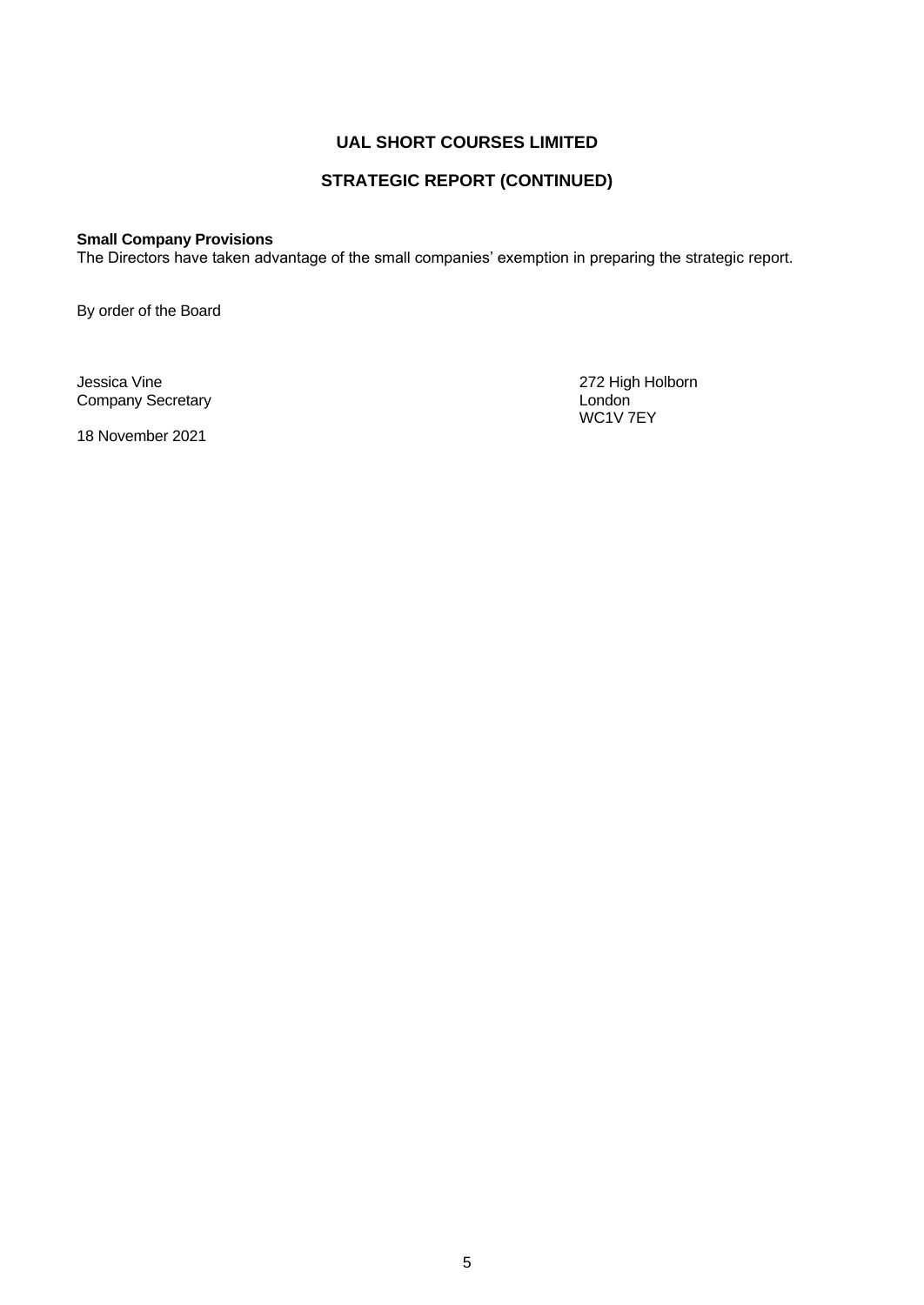### **INDEPENDENT AUDITOR'S REPORT TO THE MEMBERS OF UAL SHORT COURSES LIMITED**

#### **Opinion**

We have audited the financial statements of UAL Short Courses Limited ("the company") for the year ended 31 July 2021, which comprise the Profit and Loss Account and Other Comprehensive Income, Statement of Changes in Equity, the Balance Sheet and related notes, including the accounting policies in note 1.

In our opinion the financial statements:

- give a true and fair view of the state of the company's affairs as at 31 July 2021 and of its loss for the year then ended;
- have been properly prepared in accordance with UK accounting standards applicable to smaller entities, including Section 1A of FRS 102 *The Financial Reporting Standard applicable in the UK and Republic of Ireland*; and
- have been prepared in accordance with the requirements of the Companies Act 2006.

#### **Basis for opinion**

We conducted our audit in accordance with International Standards on Auditing (UK) ("ISAs (UK)") and applicable law. Our responsibilities are described below. We have fulfilled our ethical responsibilities under, and are independent of the company in accordance with, UK ethical requirements including the FRC Ethical Standard. We believe that the audit evidence we have obtained is a sufficient and appropriate basis for our opinion.

#### **Going concern**

The directors have prepared the financial statements on the going concern basis as they do not intend to liquidate the company or to cease its operations, and as they have concluded that the company's financial position means that this is realistic. They have also concluded that there are no material uncertainties that could have cast significant doubt over its ability to continue as a going concern for at least a year from the date of approval of the financial statements ("the going concern period").

In our evaluation of the directors' conclusions, we considered the inherent risks to the company's business model and analysed how those risks might affect the company's financial resources or ability to continue operations over the going concern period.

Our conclusions based on this work:

- we consider that the directors' use of the going concern basis of accounting in the preparation of the financial statements is appropriate;
- we have not identified, and concur with the directors' assessment that there is not, a material uncertainty related to events or conditions that, individually or collectively, may cast significant doubt on the company's ability to continue as a going concern for the going concern period.

However, as we cannot predict all future events or conditions and as subsequent events may result in outcomes that are inconsistent with judgements that were reasonable at the time they were made, the above conclusions are not a guarantee that the company will continue in operation.

#### **Fraud and breaches of laws and regulations – ability to detect**

*Identifying and responding to risks of material misstatement due to fraud*

To identify risks of material misstatement due to fraud ("fraud risks") we assessed events or conditions that could indicate an incentive or pressure to commit fraud or provide an opportunity to commit fraud. Our risk assessment procedures included:

- Enquiring of directors, the Audit Committee of the Ultimate Parent entity and the internal audit function of the Ultimate Parent entity, as to the Group's high-level policies and procedures to prevent and detect fraud, including the Group's channel for "whistleblowing", as well as whether they have knowledge of any actual, suspected or alleged fraud.
- Reading Board of Directors meeting minutes.
- Using analytical procedures to identify any unusual or unexpected relationships.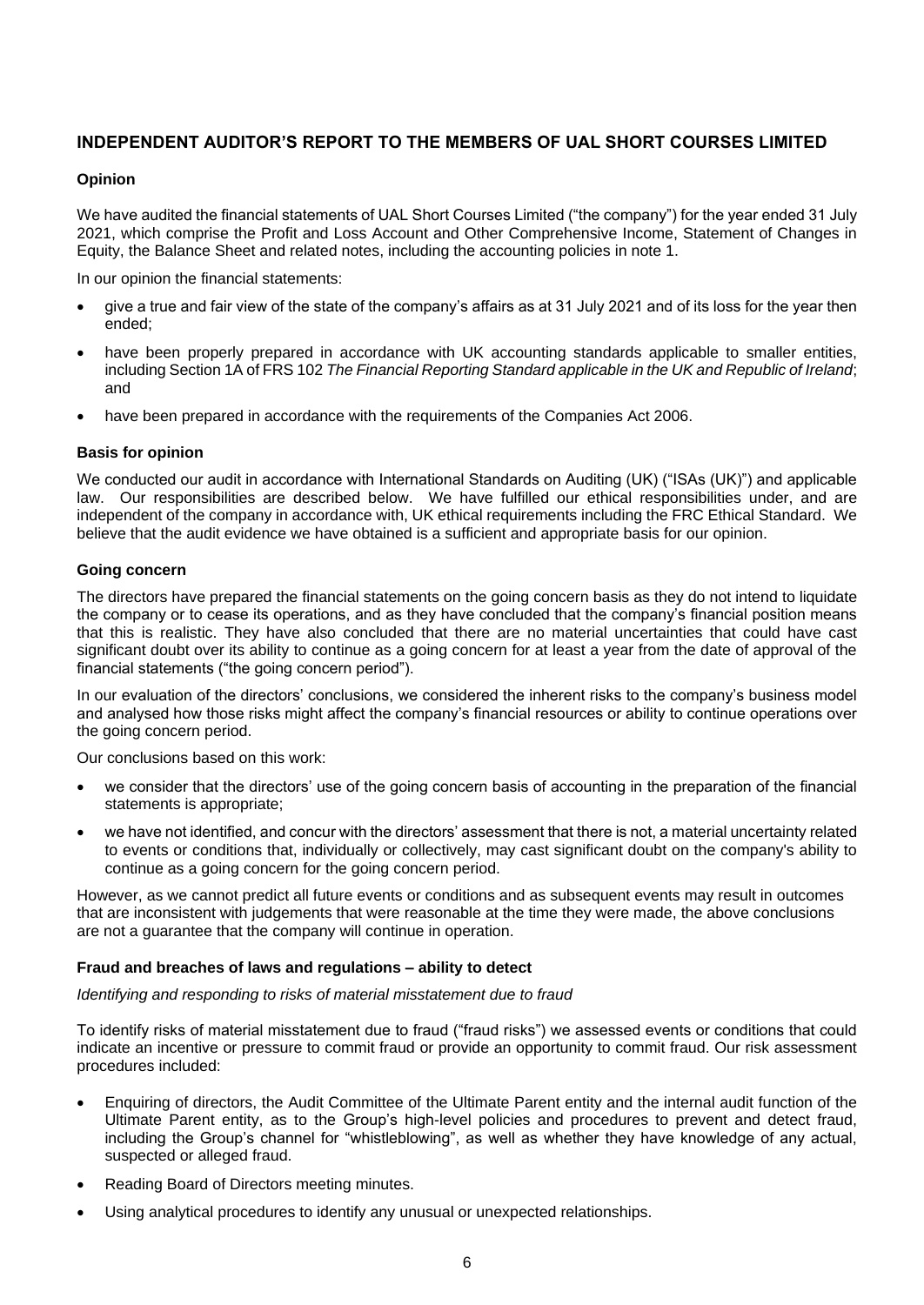### **INDEPENDENT AUDITOR'S REPORT TO THE MEMBERS OF UAL SHORT COURSES LIMITED (CONTINUED)**

We communicated identified fraud risks throughout the audit team and remained alert to any indications of fraud throughout the audit.

As required by auditing standards, we perform procedures to address the risk of management override of controls and the risk of fraudulent revenue recognition, in particular the risk that revenue is recorded in the wrong financial period and the risk that management may be in a position to make inappropriate accounting entries.

We did not identify any additional fraud risks.

We performed procedures including:

- Identifying journal entries to test based on risk criteria and comparing the identified entries to supporting documentation. These included those posted to unusual account combinations and other unusual journal characteristics.
- For a sample of cash receipts received and sales invoices raised in the period 1 July 2021 to 31 August 2021, assessing whether the income had been recognised in the appropriate accounting period by confirming the date of delivery of the relevant good or service.
- For a sample of tuition fee income recognised in the period 01 August 2020 to 31 July 2021, assessing whether the income had been recognised in the appropriate accounting period by confirming the start and end date of the student's course.
- Reperformance of a sample of year end deferred income adjustments, to assess the accuracy of the adjustments recognised.

#### *Identifying and responding to risks of material misstatement due to non-compliance with laws and regulations*

We identified areas of laws and regulations that could reasonably be expected to have a material effect on the financial statements from our general commercial and sector experience, and through discussion with directors (as required by auditing standards) and discussed with the directors the policies and procedures regarding compliance with laws and regulations.

We communicated identified laws and regulations throughout our team and remained alert to any indications of non-compliance throughout the audit.

The potential effect of these laws and regulations on the financial statements varies considerably. Firstly, the company is subject to laws and regulations that directly affect the financial statements including financial reporting legislation, taxation legislation and pensions legislation and we assessed the extent of compliance with these laws and regulations as part of our procedures on the related financial statement items.

Secondly, the company is subject to many other laws and regulations where the consequences of non-compliance could have a material effect on amounts or disclosures in the financial statements, for instance through the imposition of fines or litigation. We identified the following areas as those most likely to have such an effect: GDPR compliance, health and safety, anti-bribery and employment law, recognising the nature of the company's activities. Auditing standards limit the required audit procedures to identify non-compliance with these laws and regulations to enquiry of the directors and inspection of regulatory and legal correspondence, if any. Therefore, if a breach of operational regulations is not disclosed to us or evident from relevant correspondence, an audit will not detect that breach.

#### *Context of the ability of the audit to detect fraud or breaches of law or regulation*

Owing to the inherent limitations of an audit, there is an unavoidable risk that we may not have detected some material misstatements in the financial statements, even though we have properly planned and performed our audit in accordance with auditing standards. For example, the further removed non-compliance with laws and regulations is from the events and transactions reflected in the financial statements, the less likely the inherently limited procedures required by auditing standards would identify it.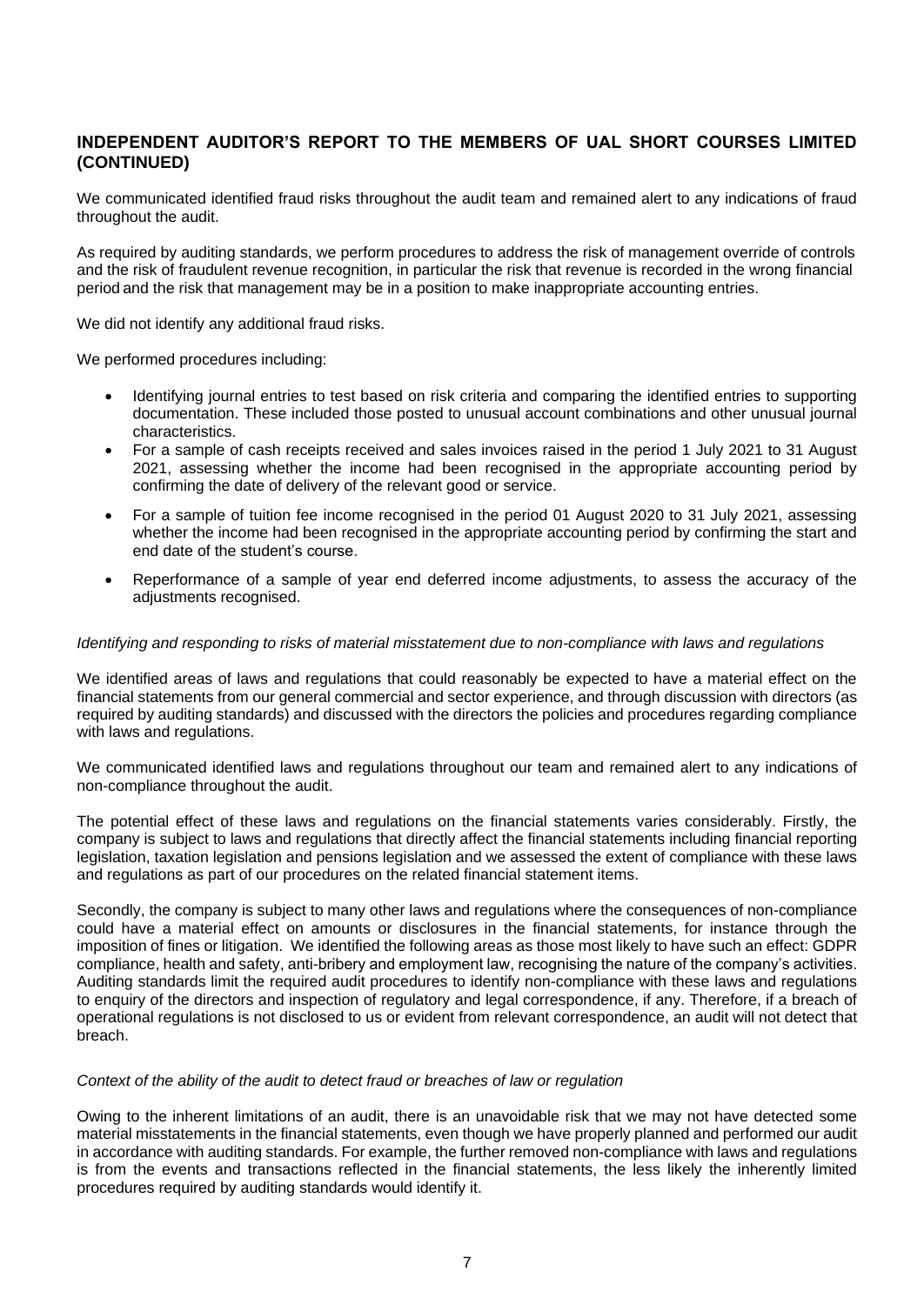### **INDEPENDENT AUDITOR'S REPORT TO THE MEMBERS OF UAL SHORT COURSES LIMITED (CONTINUED)**

In addition, as with any audit, there remained a higher risk of non-detection of fraud, as these may involve collusion, forgery, intentional omissions, misrepresentations, or the override of internal controls. Our audit procedures are designed to detect material misstatement. We are not responsible for preventing non-compliance or fraud and cannot be expected to detect non-compliance with all laws and regulations.

#### **The Strategic Report and Directors' report**

The directors are responsible for the strategic report and the directors' report. Our opinion on the financial statements does not cover that report and we do not express an audit opinion thereon.

Our responsibility is to read the strategic report and directors' report and, in doing so, consider whether, based on our financial statements audit work, the information therein is materially misstated or inconsistent with the financial statements or our audit knowledge. Based solely on that work:

- we have not identified material misstatements in the strategic report and the directors' report;
- in our opinion the information given in that report for the financial year is consistent with the financial statements; and
- in our opinion that report has been prepared in accordance with the Companies Act 2006.

#### **Matters on which we are required to report by exception**

Under the Companies Act 2006 we are required to report to you if, in our opinion:

- adequate accounting records have not been kept, or returns adequate for our audit have not been received from branches not visited by us; or
- the financial statements are not in agreement with the accounting records and returns; or
- certain disclosures of directors' remuneration specified by law are not made; or
- we have not received all the information and explanations we require for our audit; or
- the directors were not entitled to prepare the financial statements in accordance with the small companies regime and take advantage of the small companies exemption in preparing the directors' report.

We have nothing to report in these respects.

#### **Directors' responsibilities**

As explained more fully in their statement set out on pages 2 and 3, the directors are responsible for: the preparation of the financial statements and for being satisfied that they give a true and fair view; such internal control as they determine is necessary to enable the preparation of financial statements that are free from material misstatement, whether due to fraud or error; assessing the company's ability to continue as a going concern, disclosing, as applicable, matters related to going concern; and using the going concern basis of accounting unless they either intend to liquidate the company or to cease operations, or have no realistic alternative but to do so.

#### **Auditor's responsibilities**

Our objectives are to obtain reasonable assurance about whether the financial statements as a whole are free from material misstatement, whether due to fraud or error, and to issue our opinion in an auditor's report. Reasonable assurance is a high level of assurance, but does not guarantee that an audit conducted in accordance with ISAs (UK) will always detect a material misstatement when it exists. Misstatements can arise from fraud or error and are considered material if, individually or in aggregate, they could reasonably be expected to influence the economic decisions of users taken on the basis of the financial statements.

A fuller description of our responsibilities is provided on the FRC's website at [www.frc.org.uk/auditorsresponsibilities.](http://www.frc.org.uk/auditorsresponsibilities)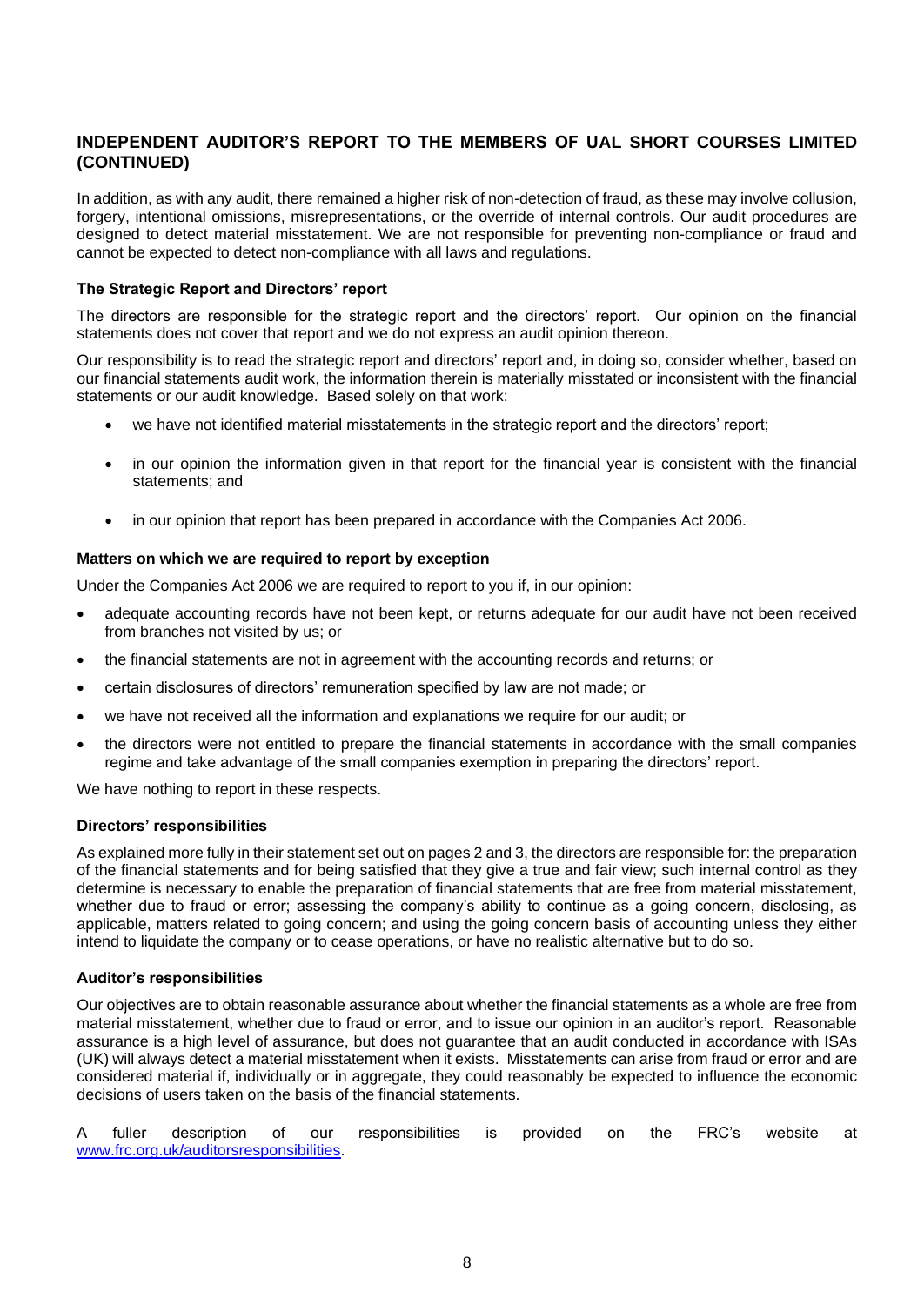### **INDEPENDENT AUDITOR'S REPORT TO THE MEMBERS OF UAL SHORT COURSES LIMITED (CONTINUED)**

#### **The purpose of our audit work and to whom we owe our responsibilities**

This report is made solely to the company's members, as a body, in accordance with Chapter 3 of Part 16 of the Companies Act 2006. Our audit work has been undertaken so that we might state to the company's members those matters we are required to state to them in an auditor's report and for no other purpose. To the fullest extent permitted by law, we do not accept or assume responsibility to anyone other than the company and the company's members, as a body, for our audit work, for this report, or for the opinions we have formed.

**Fleur Nieboer (Senior Statutory Auditor) for and on behalf of KPMG LLP, Statutory Auditor**  *Chartered Accountants*  15 Canada Square London E14 5GL 01 December 2021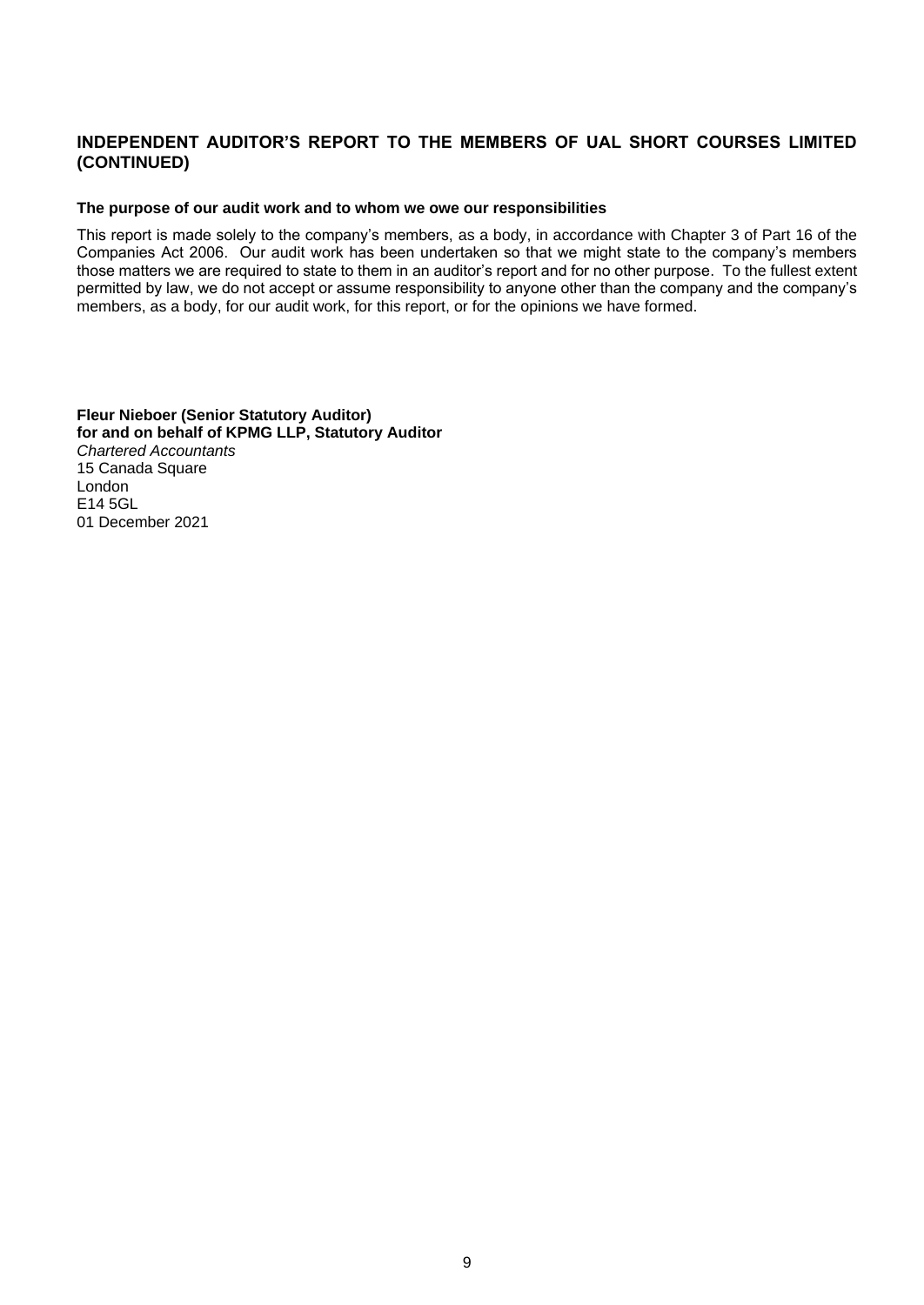# **PROFIT AND LOSS ACCOUNT AND OTHER COMPREHENSIVE INCOME FOR THE YEAR ENDED 31 JULY 2021**

|                                             | <b>Note</b>             | 2021          | 2020          |
|---------------------------------------------|-------------------------|---------------|---------------|
|                                             |                         | £             | £             |
| Turnover                                    | 1 $(c)$ & 2             | 5,471,844     | 7,517,929     |
| Cost of sales                               |                         | (1,316,720)   | (2,516,937)   |
| Gross profit                                |                         | 4, 155, 124   | 5,000,992     |
| Administration expenses                     |                         | (4,683,447)   | (6, 256, 610) |
| Interest receivable                         | 3                       |               | 3,020         |
| <b>Operating Loss</b>                       | $\overline{\mathbf{4}}$ | (528, 323)    | (1,252,598)   |
| Interest payable                            | 8                       | (115,000)     | (55,000)      |
| Loss before taxation                        |                         | (643, 323)    | (1,307,598)   |
| Taxation credit / (charge)                  | 9                       | 16,719        | (88)          |
| Loss after tax                              |                         | (626, 604)    | (1,307,686)   |
| Other comprehensive income                  |                         |               |               |
| Actuarial loss in respect of pension scheme |                         | (1,487,000)   | (4,260,000)   |
| Total comprehensive loss for the year       |                         | (2, 113, 604) | (5,567,686)   |

No operations were discontinued during the year.

The accompanying notes form part of these financial statements.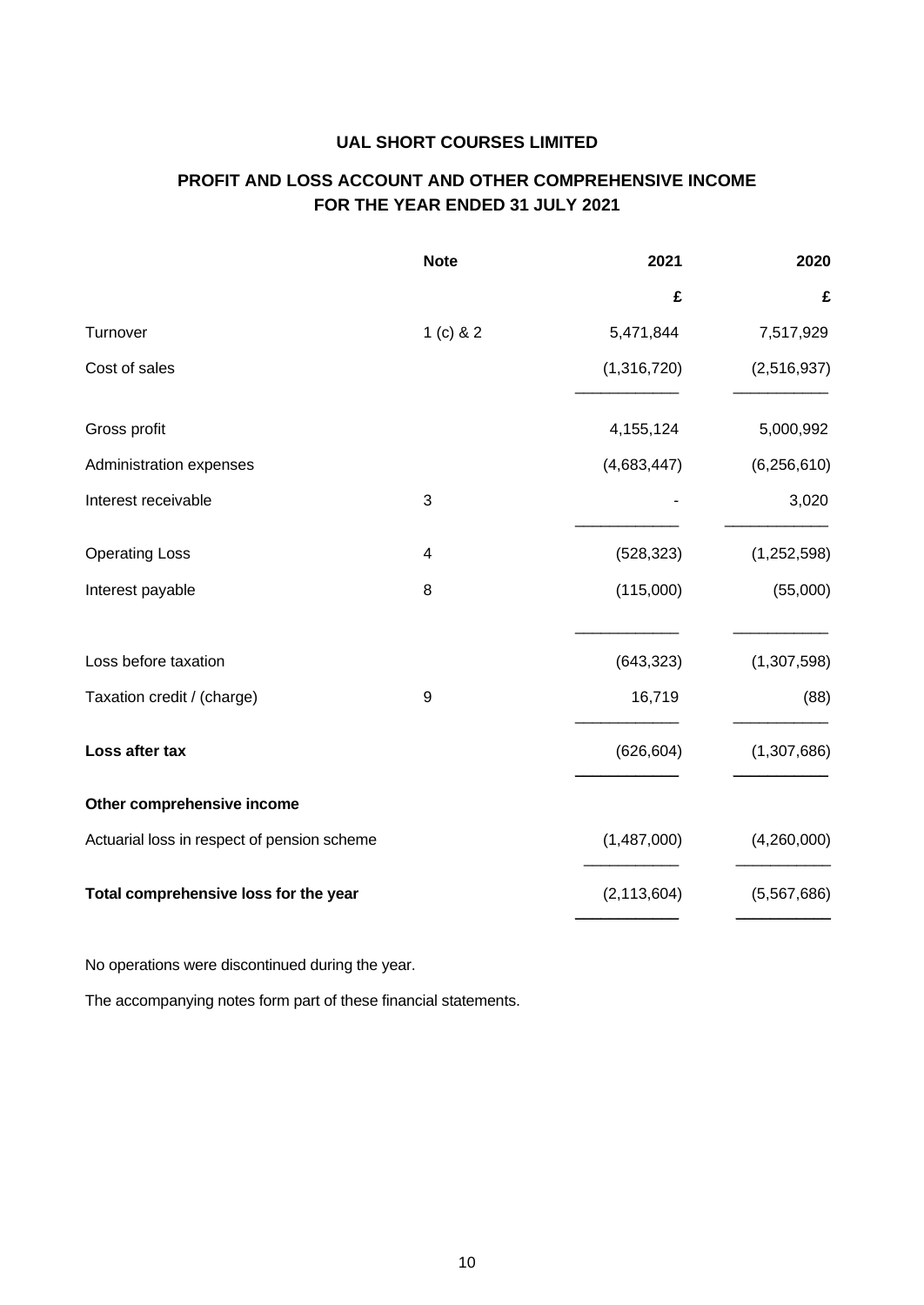# **STATEMENT OF CHANGES IN EQUITY FOR THE YEAR ENDED 31 JULY 2021**

|                                                                  | <b>Called up</b><br><b>Share</b><br>capital<br>£ | <b>Profit and loss</b><br>account<br>£ | <b>Total</b><br>£          |
|------------------------------------------------------------------|--------------------------------------------------|----------------------------------------|----------------------------|
| Balance at 1 August 2019                                         | 100                                              | (685, 609)                             | (685, 509)                 |
| Total comprehensive loss for the year                            |                                                  |                                        |                            |
| Loss for the year<br>Actuarial loss in respect of pension scheme |                                                  | (1,307,686)<br>(4,260,000)             | (1,307,686)<br>(4,260,000) |
| Total comprehensive loss for the year                            |                                                  | (5,567,686)                            | (5,567,686)                |
| Balance at 31 July 2020                                          | 100                                              | (6, 253, 295)                          | (6, 253, 195)              |
| Total comprehensive loss for the year                            |                                                  |                                        |                            |
| Loss for the year<br>Actuarial loss in respect of pension scheme |                                                  | (626, 604)<br>(1,487,000)              | (626, 604)<br>(1,487,000)  |
| Total comprehensive loss for the year                            |                                                  | (2, 113, 604)                          | (2, 113, 604)              |
| Balance at 31 July 2021                                          | 100                                              | (8,366,899)                            | (8,366,799)                |

The accompanying notes form part of these financial statements.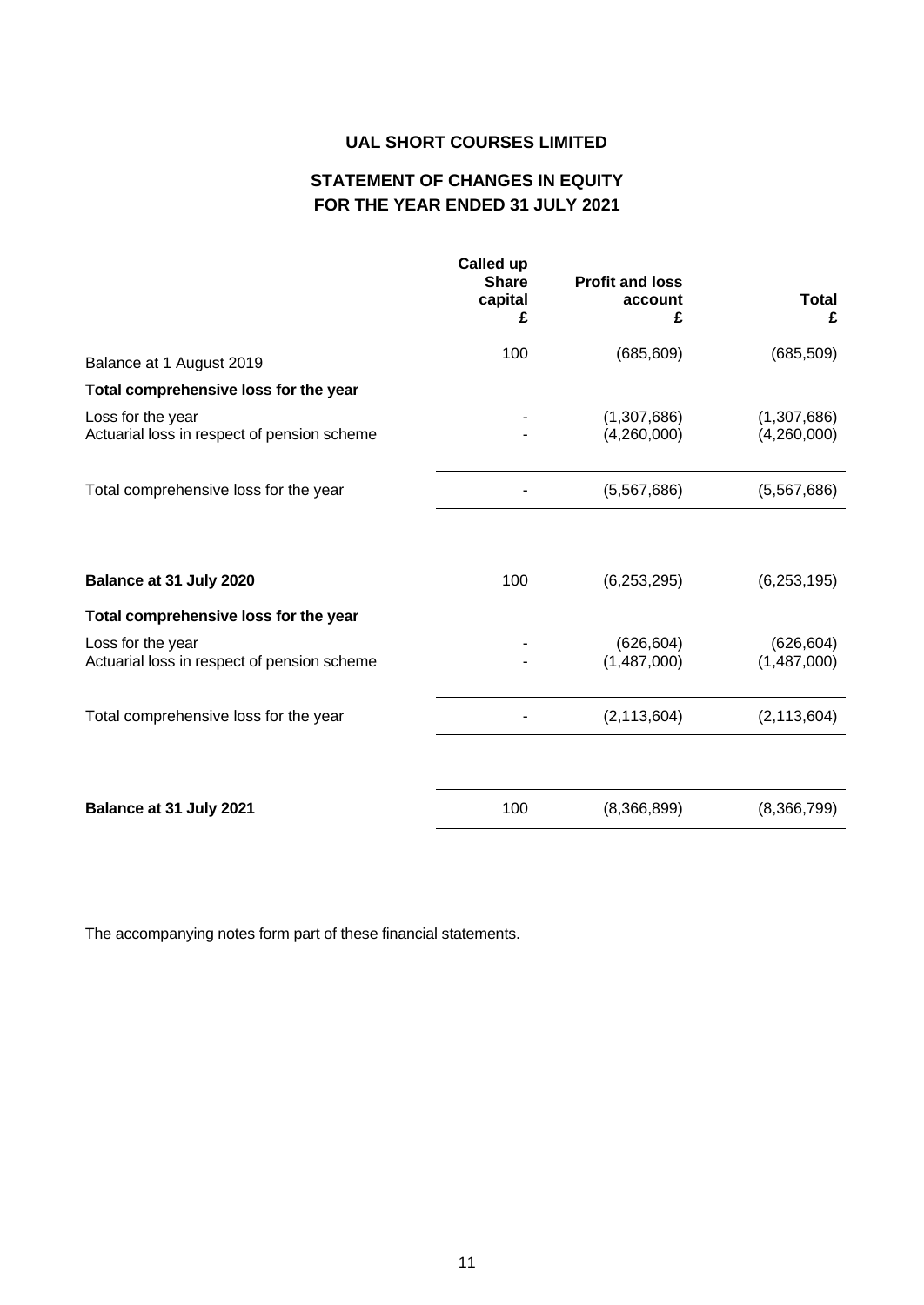# **UAL SHORT COURSES LIMITED (COMPANY REGISTRATION NUMBER: 2361261)**

# **BALANCE SHEET AS AT 31 JULY 2021**

|                                                                                   | <b>Note</b> |                    | 2021           |                    | 2020          |
|-----------------------------------------------------------------------------------|-------------|--------------------|----------------|--------------------|---------------|
|                                                                                   |             | £                  | £              | £                  | £             |
| <b>NON CURRENT ASSETS</b><br>Debtors                                              | 10          |                    | 2,762,214      |                    | 3,228,033     |
| <b>CURRENT ASSETS</b><br><b>Debtors</b><br>Cash at bank and in hand               | 10          | 218,949<br>531,820 |                | 158,656<br>172,009 |               |
|                                                                                   |             |                    | 750,769        |                    | 330,665       |
| <b>TOTAL ASSETS</b>                                                               |             |                    | 3,512,983      |                    | 3,558,698     |
| <b>CREDITORS: AMOUNT FALLING DUE</b><br><b>WITHIN ONE YEAR</b>                    | 11          |                    | (1,644,782)    |                    | (1,975,893)   |
| NET ASSETS EXCLUDING PENSION<br><b>LIABILITY</b>                                  |             |                    | 1,868,201      |                    | 1,582,805     |
| Pension Liability                                                                 | 8           |                    | (10, 235, 000) |                    | (7,836,000)   |
| <b>NET LIABILITIES INCLUDING</b><br>PENSION LIABILITY                             |             |                    | (8,366,799)    |                    | (6, 253, 195) |
| <b>CAPITAL AND RESERVES</b><br>Called up share capital                            | 12          |                    | 100            |                    | 100           |
| PROFIT AND LOSS RESERVE<br>Profit and loss reserve excluding<br>Pension Liability | 13          | 1,868,101          |                | 1,582,705          |               |
| Pension Liability                                                                 | 8           | (10, 235, 000)     |                | (7,836,000)        |               |
|                                                                                   |             |                    | (8,366,899)    |                    | (6, 253, 295) |
| SHAREHOLDERS FUNDS - EQUITY                                                       |             |                    | (8,366,799)    |                    | (6, 253, 195) |

The Directors have prepared the financial statements in accordance with the small companies' regime. These financial statements were approved on 18 November 2021 by the Board of Directors and signed on its behalf by:

Chairman Director

James Purnell **Accord Figure 10 Accord Francis** Heather Francis

The accompanying notes form part of these financial statements.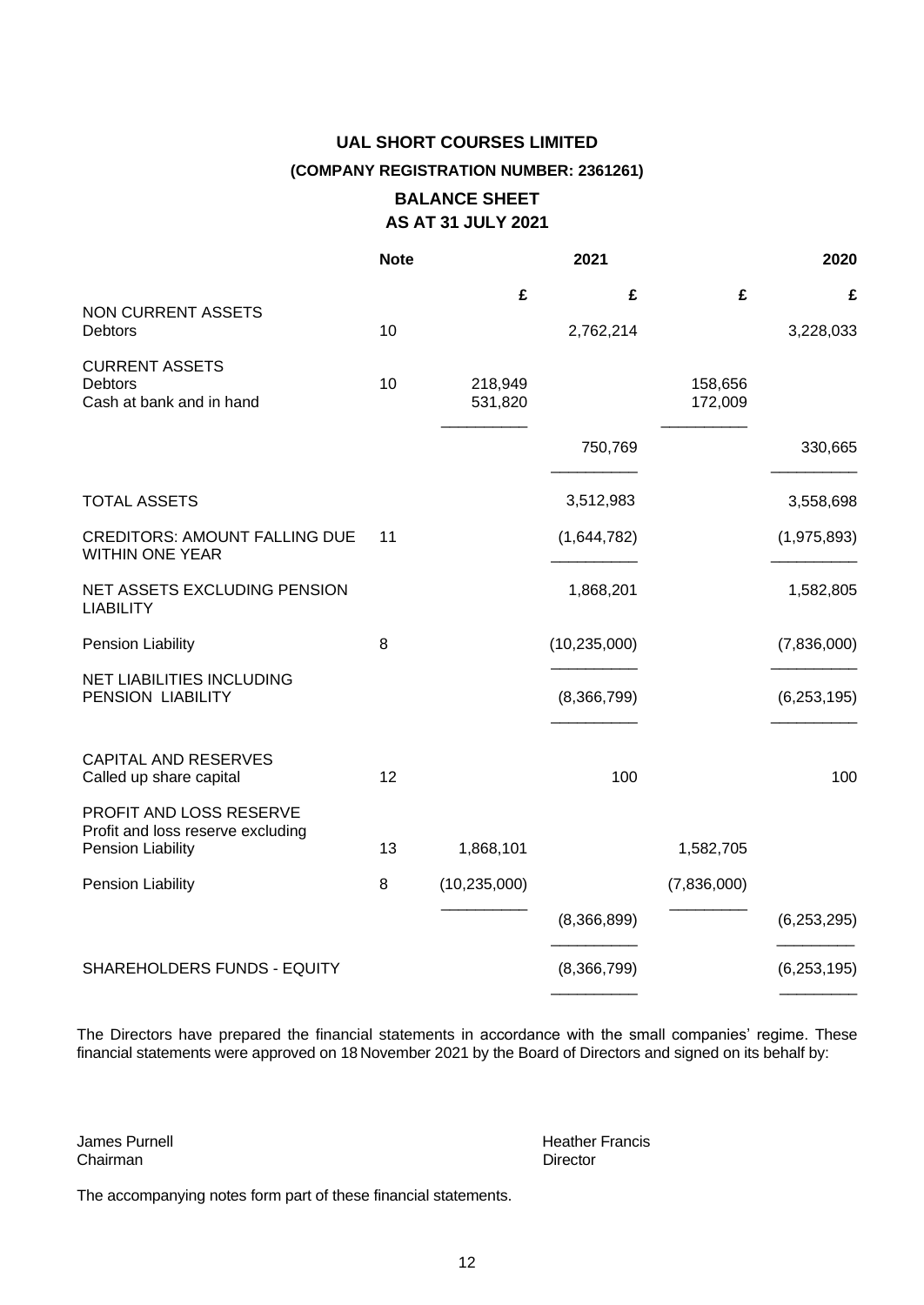#### **NOTES FORMING PART OF THE FINANCIAL STATEMENTS**

### **1. ACCOUNTING POLICIES**

The following accounting policies have been applied consistently in dealing with items which are considered material in relation to these financial statements.

#### **(a) Basis of Preparation**

The financial statements have been prepared in accordance with Section 1A of the Financing Reporting Standard 102 *The Financial Reporting Standard* applicable in the UK and Republic of Ireland ("FRS 102") as issued in August 2014. The amendments to FRS 102 issued in July 2015 have been applied.

The financial statements have been prepared on the historical cost basis.

The Company has applied the exemption available under FRS 102, relating to the requirement to prepare a cash flow statement on the grounds that a parent undertaking includes the Company in its own published consolidated financial statements. It has also taken advantage of the exemption contained in FRS 102 to not disclose transactions or balances with entities which form part of the group (or investees of the group qualifying as related parties). The consolidated financial statements of University of the Arts London, within which this Company is included, can be obtained from University of the Arts London, 272 High Holborn, London WC1V 7EY.

#### **(b) Going concern**

On the basis of their assessment of the company's financial position and resources, the directors believe that the company is well placed to manage its business risks. Notwithstanding net liabilities of £8,366,799 as at 31 July 2021, the financial statements have been prepared on a going concern basis which the directors consider to be appropriate for the following reasons.

The directors have prepared a financial budget for a period of 12 months from the date of approval of these financial statements which indicate that, taking account of reasonably possible downsides, the company will have sufficient funds, if necessary, through intercompany balance owed by its immediate parent undertaking, University of the Arts London, to meet its liabilities as they fall due for that period.

The board have considered a strategy and business plan to return the business to profitability in the medium term which is considered to be reasonable and realistic. Consequently, the directors are confident that the company will have sufficient funds to continue to meet its liabilities as they fall due for at least 12 months from the date of approval of the financial statements and therefore have prepared the financial statements on a going concern basis.

#### **(c) Turnover**

Turnover for the year is derived primarily from operations in the United Kingdom, although many clients are drawn from overseas. It represents short course tuition fees, trading activities generically related to the provision of educational services and the sale of artwork. Fee income is recognised when the service is provided. It is shown net of value added tax and trade discounts.

Government job retention scheme grant is recognised as income in the period to which it relates. Please see note 2 for further details.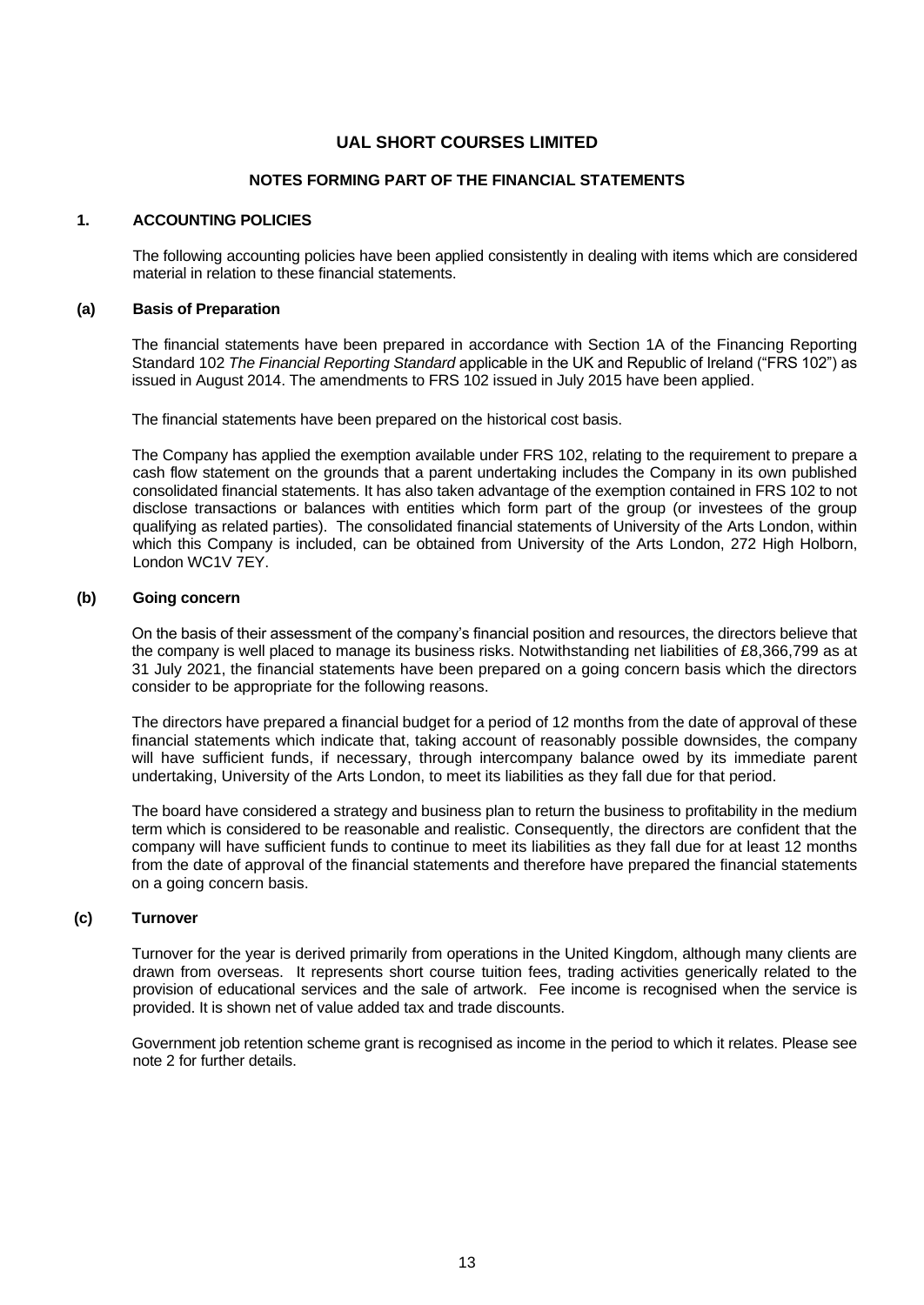### **NOTES FORMING PART OF THE FINANCIAL STATEMENTS**

#### **1. ACCOUNTING POLICIES (CONTINUED)**

#### **(d) Taxation**

Tax on the profit or loss for the year comprises the current tax charge. Tax is recognised in the profit and loss account except to the extent that it relates to items recognised directly in equity or other comprehensive income, in which case it is recognised directly in equity or other comprehensive income. Current tax is the expected tax payable or receivable on the taxable income or loss for the year, using tax rates enacted or substantively enacted at the balance sheet date, and any adjustment to tax payable in respect of previous years.

#### **(e) Pension Schemes**

Retirement benefits to employees of the company is a funded defined benefit scheme. Under defined benefit plans, the company has an obligation to provide agreed benefits to current and former employees who are members of the scheme, and actuarial risk (that benefits will cost more or less than expected) and investment risk (that returns on assets set aside to fund the benefits will differ from expectations) are borne, in substance, by the company. Accordingly, the company recognises a liability for its obligations under defined benefit plans net of plan assets. This net defined benefit liability is measured as the estimated amount of benefit that employees have earned in return for their service in the current and prior periods, discounted to determine its present value, less the fair value (at bid price) of plan assets, which is an area of significant estimation within the accounts and the factors determining the estimates are disclosed in note 7. The calculation is performed by a qualified actuary using the projected unit credit method.

A defined contribution plan is a post-employment benefit plan under which the company pays fixed contributions into a separate entity and will have no legal or constructive obligation to pay further amounts. Obligations for contributions to defined contribution pension plans are recognised as an expense in the profit and loss account in the periods during which services are rendered by employees.

#### **(f) Employment benefits**

Short term employment benefits such as salaries and compensated absences are recognised as an expense in the year in which the employees render service to the Company. Any unused benefits are accrued and measured as the additional amount the Company expects to pay as a result of the unused entitlement.

#### **(g) Subsequent events**

The Company has evaluated subsequent events and determined that there have been no events that have occurred since the balance sheet date would require adjustments or disclosure in the financial statements.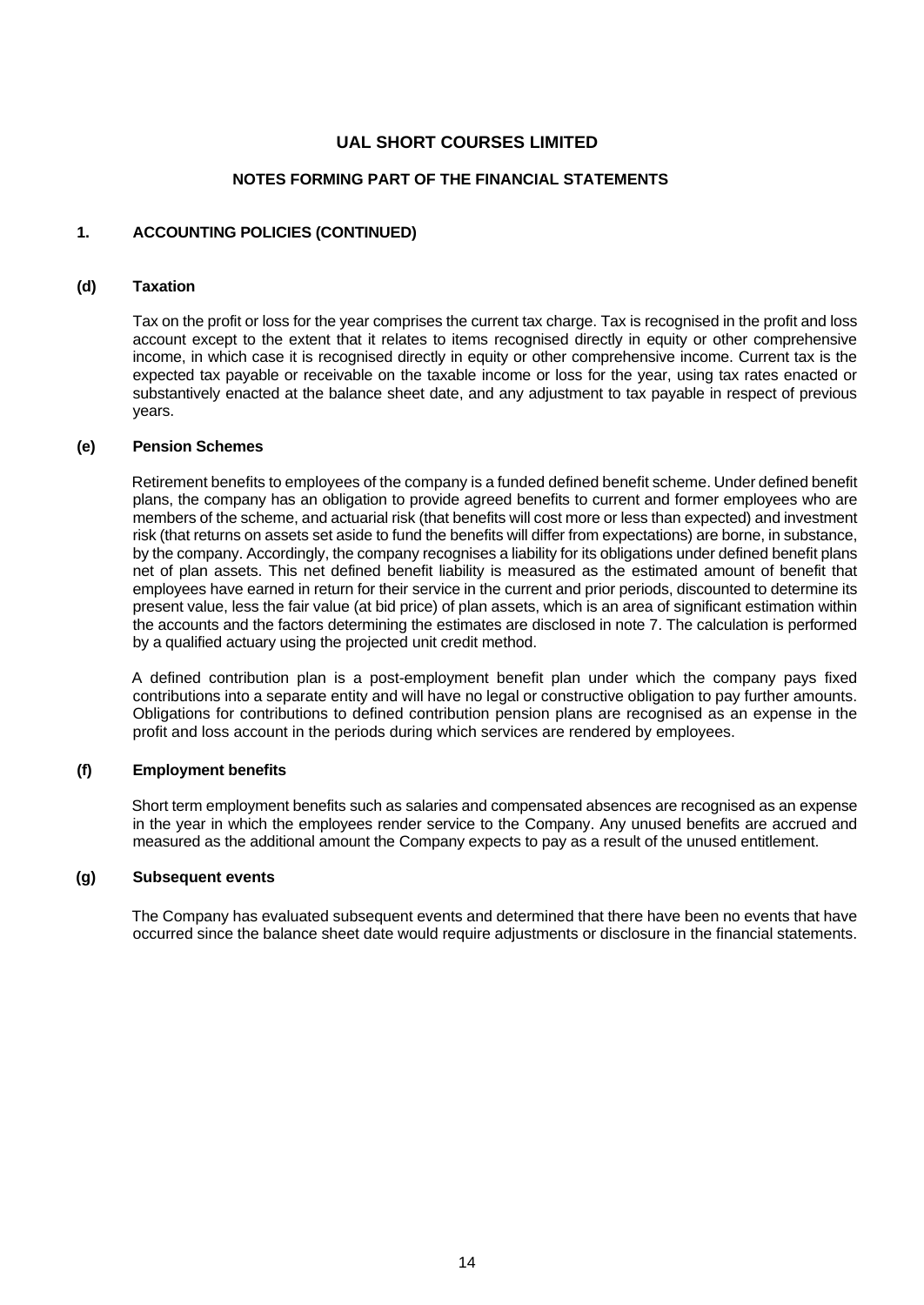### **NOTES FORMING PART OF THE FINANCIAL STATEMENTS**

### **1. ACCOUNTING POLICIES (CONTINUED)**

#### **(h) Judgements and estimates**

#### (i) Annual leave accrual

The Company has provided for the cost of unused annual leave of its employees at the end of the financial year. The accrual was based on the actual leave carried forward at 31 July.

(ii) Retirement benefit obligations

In determining the valuation of defined benefit schemes' assets and liabilities, a number of key estimates and assumptions have been made in relation to:

- inflation rate;
- life expectancy;
- discount rate; and
- salary and pension growth rates.

The Company is exposed to risks through its defined benefit schemes if actual experience differs to the estimates used and through volatility in the plan assets.

At 31 July 2021, the methodology for calculating the pension increase has changed. UAL Short Courses has used an assumption of CPI plus 0.1% p.a. as at 31 July 2021. As at 31 July 2020, UAL Short Courses assumed pension increases were being in line with CPI. It is estimated that the impact of this change in methodology is an increase in the defined benefit obligation of approximately £350,000.

#### **2. TURNOVER**

|                                        | 2021      | 2020      |
|----------------------------------------|-----------|-----------|
|                                        | £         | £         |
| <b>Tuition fees</b>                    | 5,313,336 | 7,331,551 |
| Job retention scheme grant             | 154,345   | 133,132   |
| Intercompany recharge costs receivable | 4,163     | 53,246    |
|                                        |           |           |
|                                        | 5,471,844 | 7,517,929 |
|                                        |           |           |

#### **3. INTEREST RECEIVABLE**

|                      | 2021<br>£ | 2020<br>£ |
|----------------------|-----------|-----------|
| <b>Bank interest</b> | ۰         | 3,020     |
|                      | ۰         | 3,020     |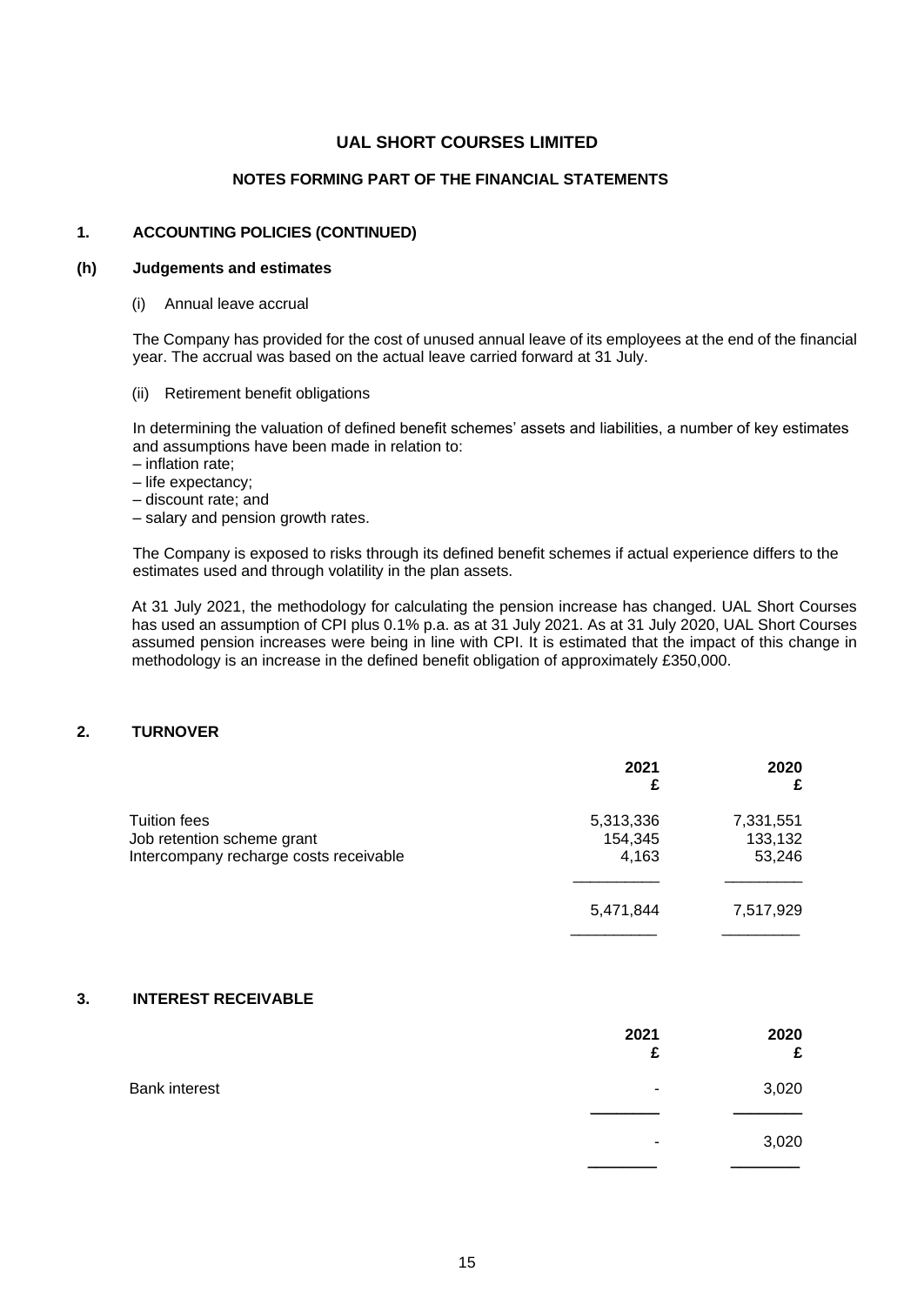#### **NOTES FORMING PART OF THE FINANCIAL STATEMENTS**

### **4. PROFIT ON ORDINARY ACTIVITIES**

Profit on ordinary activities is stated after charging:

|                                                             | 2021    | 2020    |
|-------------------------------------------------------------|---------|---------|
| Auditor's remuneration for audit work<br>(exclusive of VAT) | 9,140   | 9,050   |
| Management charge payable to holding company                | 782.442 | 898,042 |

### **5. DIRECTORS' REMUNERATION**

The Directors are engaged and remunerated by the University and do not receive additional remuneration for their services to the company (2020: nil).

### **6. PAYMENT UNDER DEED OF COVENANT**

No payments have been made under deed of covenant due the company having no reserves available. Where relevant, payments are made under the deed of covenant dated 15 July 2021 as a donation to University of the Arts London, which has charitable status. The deed of covenant was slightly updated in 2021 to reflect current practice.

#### **7. STAFF**

Operations and administrative staff numbers during the year were 39 (2020: 46). Staff costs including teaching staff are as follows:

|                       | 2021      | 2020      |
|-----------------------|-----------|-----------|
|                       | £         | £         |
| Wages and salaries    | 3,126,801 | 4,977,676 |
| Social security costs | 253,877   | 394,828   |
| Pension costs         | 1,189,952 | 1,338,683 |
|                       |           |           |
|                       | 4,570,630 | 6,711,187 |
|                       |           |           |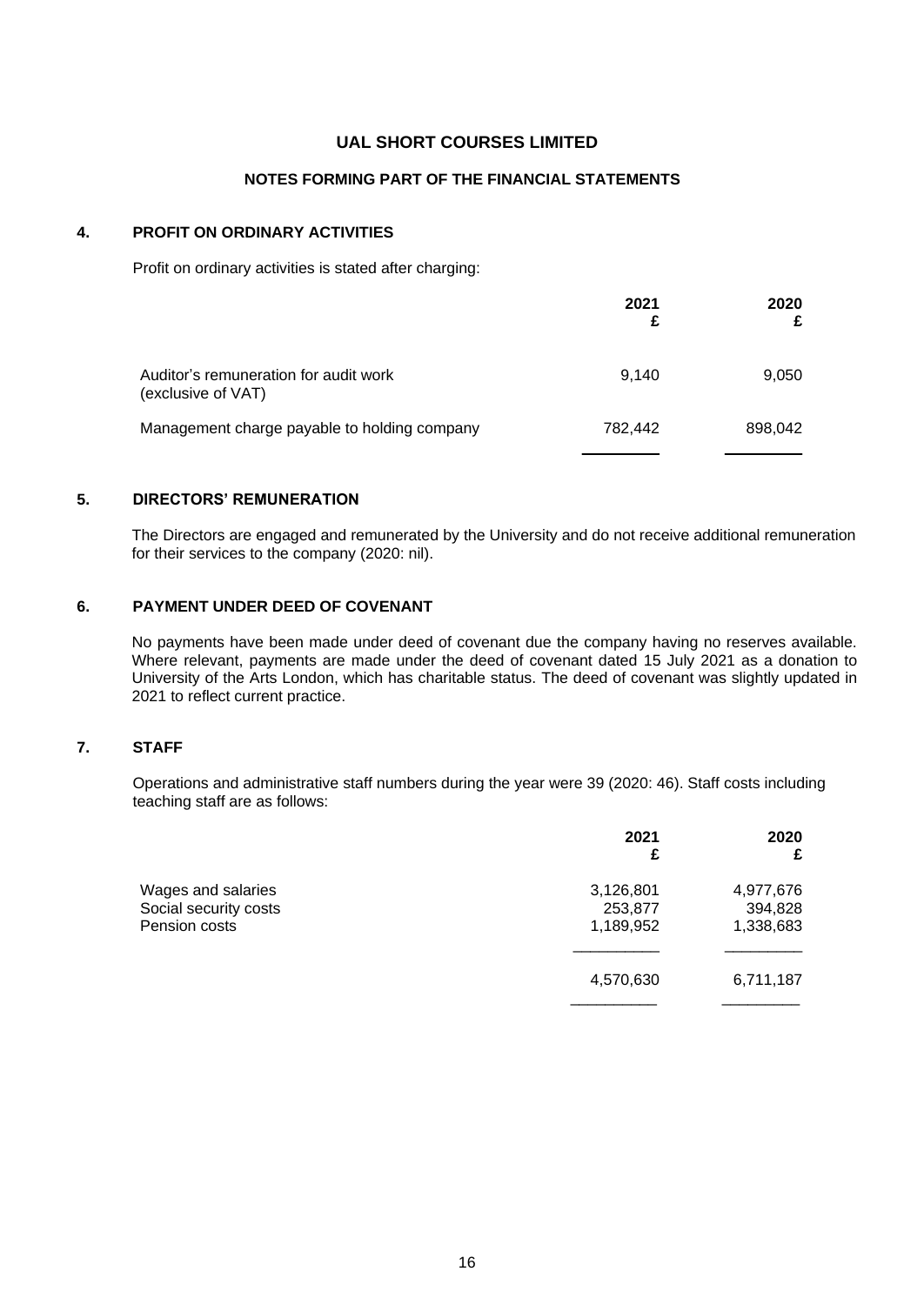#### **NOTES FORMING PART OF THE FINANCIAL STATEMENTS**

#### **8. PENSIONS**

#### **(a) Defined contribution plan**

A defined contribution plan is provided by Smart Pension for new employees. The scheme is treated as a defined contribution plan since UAL Short Courses Ltd is not required to provide further contributions to the scheme and benefits are accrued by members based on the scheme performance.

#### **(b) Defined benefit plan**

Retirement benefits to employees of the company are provided by the London Pension Fund Authority (LPFA) under the Local Government Pension Scheme (LGPS), a defined benefit scheme which is externally funded and contracted out of the State Earnings Related Pension Scheme. Contributions to the scheme are charged to the profit and loss account so as to spread the cost of pensions over employees' working lives with the company in such a way that the pension cost is a substantially level percentage of current and future pensionable payroll. The scheme is now closed to new members.

Contributions are determined by qualified actuaries on the basis of triennial valuations using the projected unit method.

The LGPS is a funded defined benefit scheme, providing benefits based on final pensionable pay with the assets held in separate trustee administered funds. The total contribution made for the year ended 31 July 2021 was £499,000 of which employers' contributions totalled £345,000 and employees' contributions totalled £154,000. The agreed contribution rate for the period was 15% from 1 April 2020 (primary rate of 12.1% and secondary rate of £25,679 per annum prior to 1 April 2020) and between 5.5% to 12.5% for employees (depending on earnings) throughout and for future periods.

The material assumptions used by the actuary were:

|                   | 2021 | 2020<br>% |
|-------------------|------|-----------|
|                   | %    |           |
| Salary increases  | 2.85 | 2.25      |
| Pension increases | 27   | 2.0       |
| Discount rate     | 1 6  | 1.5       |

The current mortality assumptions include sufficient allowance for future improvements in mortality rates. The assumed life expectations on retirement at age 65 are:

|                           | <b>Males</b> | <b>Females</b> |
|---------------------------|--------------|----------------|
| <b>Current Pensioners</b> | 22.2 years   | 25.0 years     |
| <b>Future Pensioners</b>  | 23.1 years   | 26.2 years     |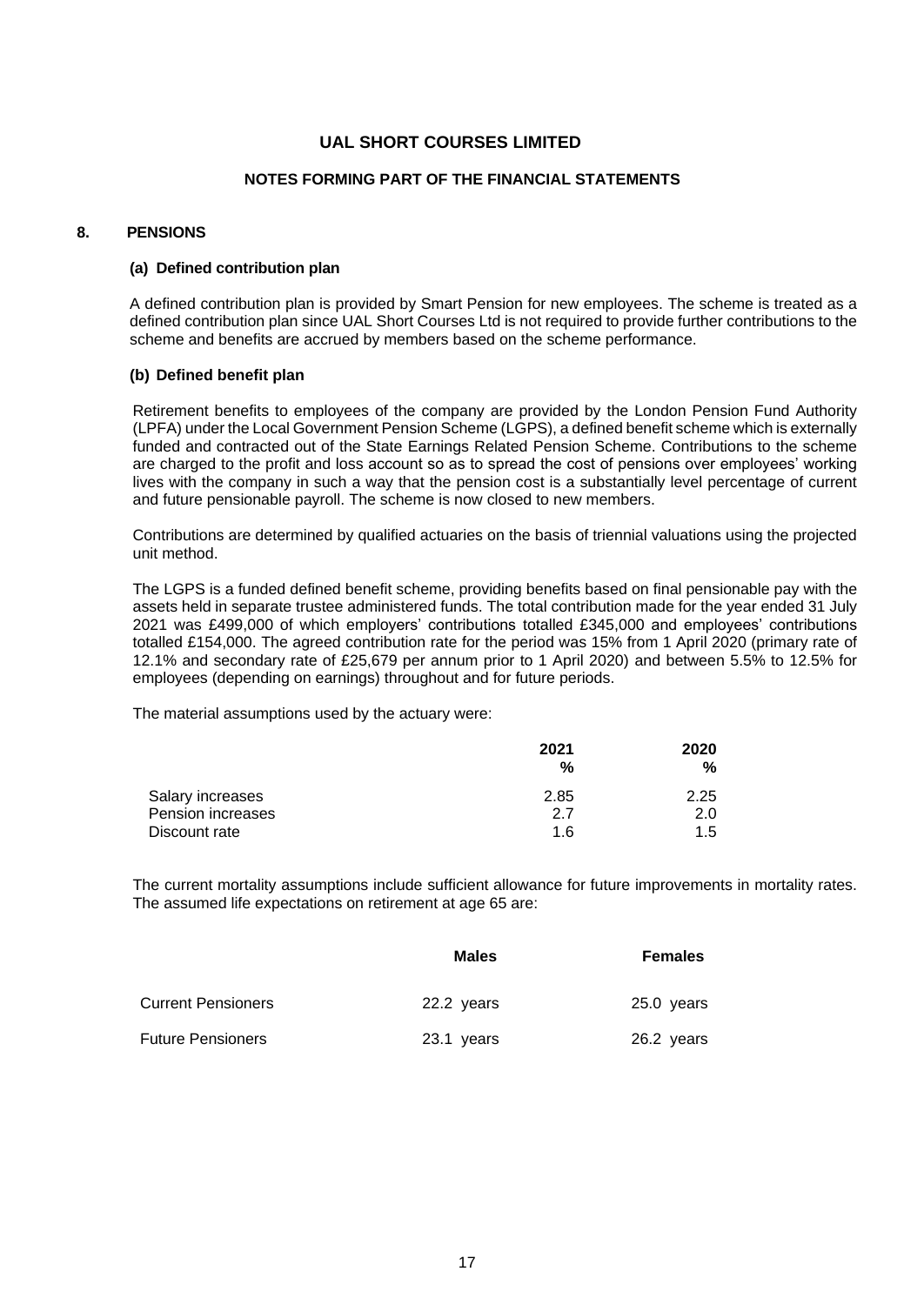### **NOTES FORMING PART OF THE FINANCIAL STATEMENTS**

### **8. PENSIONS (CONTINUED)**

### **Scheme assets**

The assets in the LGPS and the expected rate of return were:

|                                |                         | 2021              |                                | 2020              |                                | 2019              |
|--------------------------------|-------------------------|-------------------|--------------------------------|-------------------|--------------------------------|-------------------|
|                                | Long-<br>Term<br>Return | <b>Fund Value</b> | Long-<br><b>Term</b><br>Return | <b>Fund Value</b> | Long-<br>Term<br><b>Return</b> | <b>Fund Value</b> |
|                                | %                       | £                 | ℅                              | £                 | $\%$                           | £                 |
| <b>Equities</b>                | 15.46                   | 9,151,000         | 2                              | 7,437,000         | 12                             | 7,488,000         |
| <b>Target Return Portfolio</b> | 15.46                   | 3,522,000         | 2                              | 3,279,000         | 12                             | 3,491,000         |
| Infrastructure                 | 15.46                   | 1,429,000         | 2                              | 953,000           | 12                             | 788,000           |
| Property                       | 15.46                   | 1,360,000         | $\overline{2}$                 | 1,276,000         | 12                             | 1,252,000         |
| Cash                           | 15.46                   | 844,000           | 2                              | 935,000           | 12                             | 725,000           |
| Total market value of          |                         | 16,306,000        |                                | 13,880,000        |                                | 13,744,000        |
| assets                         |                         |                   |                                |                   |                                |                   |

The following amounts at 31 July 2021 were measured in accordance with the requirements of FRS 102.

### **Analysis of the amount in Statement of Comprehensive Income**

|                                                                                   | 2021                    | 2020                    |
|-----------------------------------------------------------------------------------|-------------------------|-------------------------|
| Return on fund assets in excess of interest<br>Other actuarial (losses) on assets | 1,957,000               | (67,000)<br>(867,000)   |
| Change in demographic assumptions<br>Change in financial assumptions              | (40,000)<br>(3,760,000) | 26,000<br>(4, 154, 000) |
| Experience gain on defined benefit obligation                                     | 356,000                 | 802,000                 |
| Actuarial (loss) recognised in Statement of Comprehensive<br>Income               | (1,487,000)             | (4,260,000)             |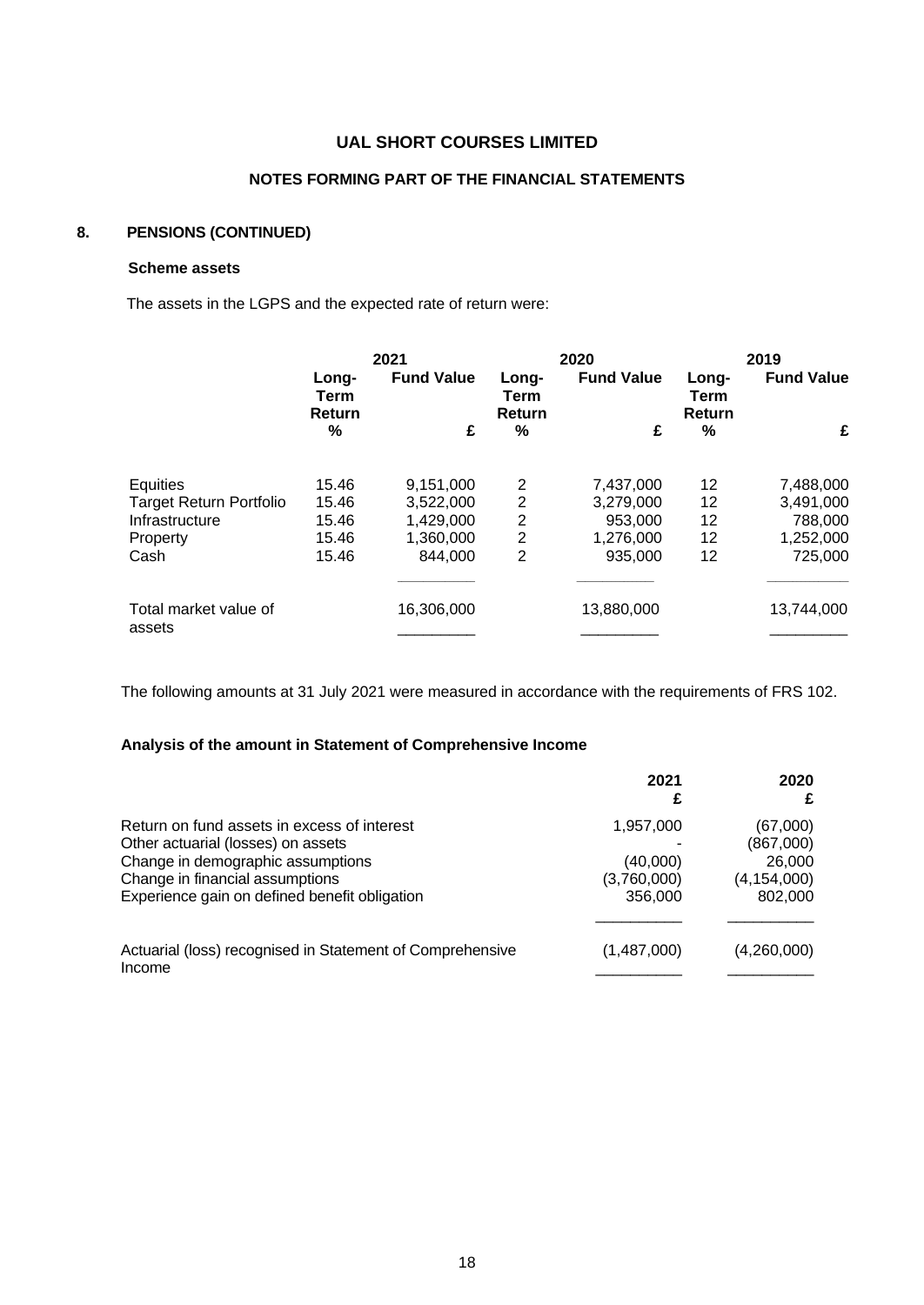### **NOTES FORMING PART OF THE FINANCIAL STATEMENTS**

# **8. PENSIONS (CONTINUED)**

### **Expense recognised in the profit and loss account**

|                                                                                               | 2021                                   | 2020<br>£                           |
|-----------------------------------------------------------------------------------------------|----------------------------------------|-------------------------------------|
| Current service costs<br>Net interest on the net defined liability<br>Administration expenses | (1, 124, 000)<br>(115,000)<br>(18,000) | (1,379,000)<br>(55,000)<br>(18,000) |
| Total expense recognised in profit or loss                                                    | (1,257,000)                            | (1,452,000)                         |

### **Analysis of movement in the present value of the scheme liabilities**

|                                                 | 2021<br>£  | 2020<br>£  |
|-------------------------------------------------|------------|------------|
| At 1 August                                     | 21,716,000 | 16,424,000 |
| Current service costs                           | 1,124,000  | 1,379,000  |
| Interest cost                                   | 325,000    | 380,000    |
| Contributions by members                        | 154.000    | 270,000    |
| Estimated benefits paid net of transfers in     | (222,000)  | (63,000)   |
| Experience (gain) on defined benefit obligation | (356,000)  | (802,000)  |
| Change in financial assumptions                 | 3,760,000  | 4,154,000  |
| Change in demographic assumptions               | 40,000     | (26,000)   |
| Liability in scheme at end of year              | 26,541,000 | 21,716,000 |

### **Analysis of movement in the market value of the scheme assets**

|                                                                       | 2021<br>£  | 2020<br>£  |
|-----------------------------------------------------------------------|------------|------------|
| At 1 August                                                           | 13,880,000 | 13,744,000 |
| Interest on assets                                                    | 210,000    | 325,000    |
| Expected return on assets                                             | 1,957,000  | (67,000)   |
| Other actuarial (losses)                                              |            | (867,000)  |
| <b>Employer contributions</b>                                         | 345,000    | 556,000    |
| Members contributions                                                 | 154.000    | 270,000    |
| Estimated benefits paid net of transfers in and including<br>unfunded | (222,000)  | (63,000)   |
| Administration expenses                                               | (18,000)   | (18,000)   |
| Surplus in scheme at end of year                                      | 16,306,000 | 13,880,000 |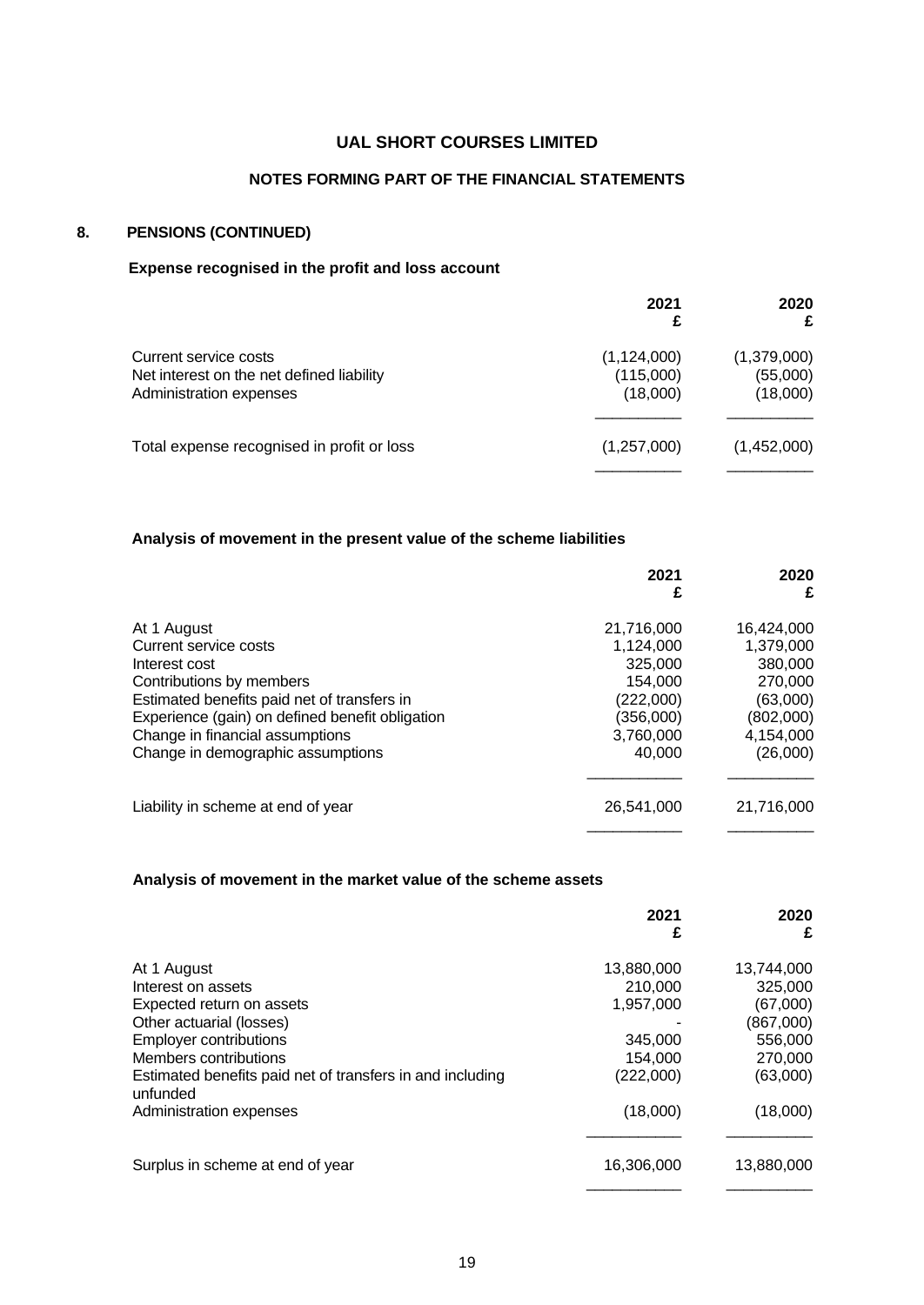## **NOTES FORMING PART OF THE FINANCIAL STATEMENTS**

| 9.  | <b>Taxation</b>                                                                                                     | 2021<br>£ | 2020<br>£      |
|-----|---------------------------------------------------------------------------------------------------------------------|-----------|----------------|
|     | Corporation tax on total taxable profits for the year<br>Tax effect of pension accounting adjustment £268,947 @ 19% | 51,100    |                |
|     | Tax charge for the year                                                                                             | 51,100    |                |
|     | Current tax charge for the year                                                                                     | 51,100    |                |
|     | (Over)/under provision in respect of prior years                                                                    | (67, 819) | 88             |
|     | Tax (credit)/charge for the year                                                                                    | (16, 719) | 88             |
| 10. | <b>DEBTORS (NON-CURRENT AND CURRENT)</b>                                                                            | 2021      | 2020           |
|     | <b>Non-Current Debtors</b>                                                                                          | £         | £              |
|     | Amount owed by holding company*                                                                                     | 2,762,214 | 3,228,033      |
|     | <b>Current Debtors</b>                                                                                              |           |                |
|     | <b>Trade debtors</b>                                                                                                | 176       | 9,099<br>2,892 |
|     | Amount owed by group company<br>Other debtors                                                                       | 77,557    | 26,974         |
|     | Prepayments                                                                                                         | 141,216   | 85,730         |
|     | Accrued income                                                                                                      |           | 33,961         |
|     |                                                                                                                     | 218,949   | 158,656        |

 \* The amount owed by holding company has been treated as a non-current asset on the balance sheet as it is unlikely to be repaid within one year.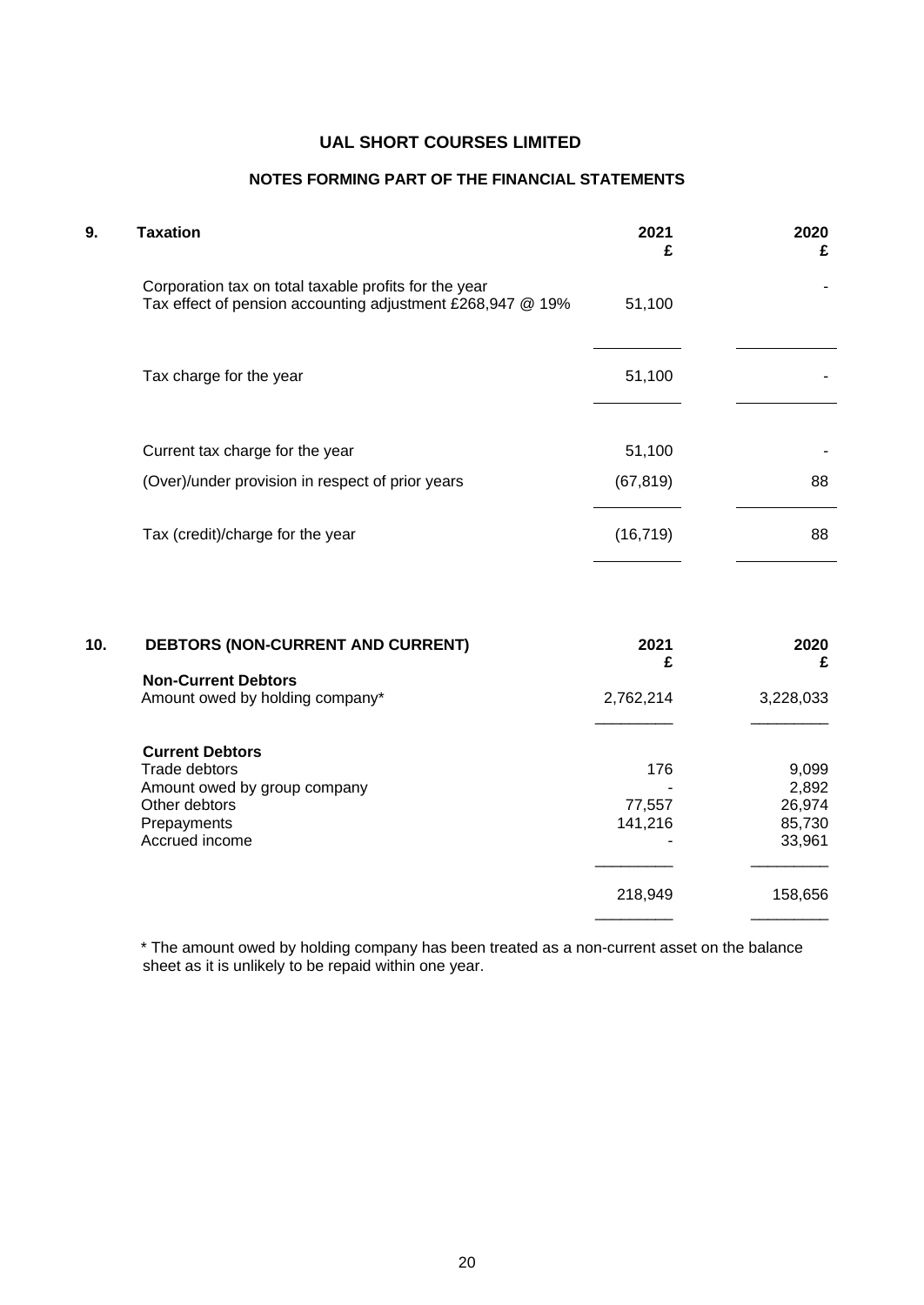### **NOTES FORMING PART OF THE FINANCIAL STATEMENTS**

### **11. CREDITORS: AMOUNTS FALLING DUE WITHIN ONE YEAR**

|     |                              | 2021<br>£ | 2020<br>£ |
|-----|------------------------------|-----------|-----------|
|     | Trade creditors              | 61,140    | 219,210   |
|     | Amount owed to group company | 662       |           |
|     | Taxation and social security | 117,051   | 67,396    |
|     | Other creditors              | 100,216   | 101,703   |
|     | Accruals                     | 163,845   | 304,022   |
|     | Deferred income              | 1,201,868 | 1,283,562 |
|     |                              | 1,644,782 | 1,975,893 |
|     |                              |           |           |
| 12. | <b>SHARE CAPITAL</b>         |           |           |

| 2021 | 2020 |
|------|------|
| 100  | 100  |
|      |      |

### **13. GENERAL RESERVES**

Movements on the general reserves during the year were as follows:

|                                                                                  | 2021                    | 2020<br>£                |
|----------------------------------------------------------------------------------|-------------------------|--------------------------|
| Opening profit and loss reserve excluding pension liability<br>Loss for the year | 1,582,705<br>(626, 604) | 1,994,391<br>(1,307,686) |
| Pension movement for the year transferred to pension reserve                     | 912,000                 | 896,000                  |
| Closing profit and loss reserve excluding pension liability                      | 1,868,101               | 1,582,705                |
|                                                                                  |                         |                          |